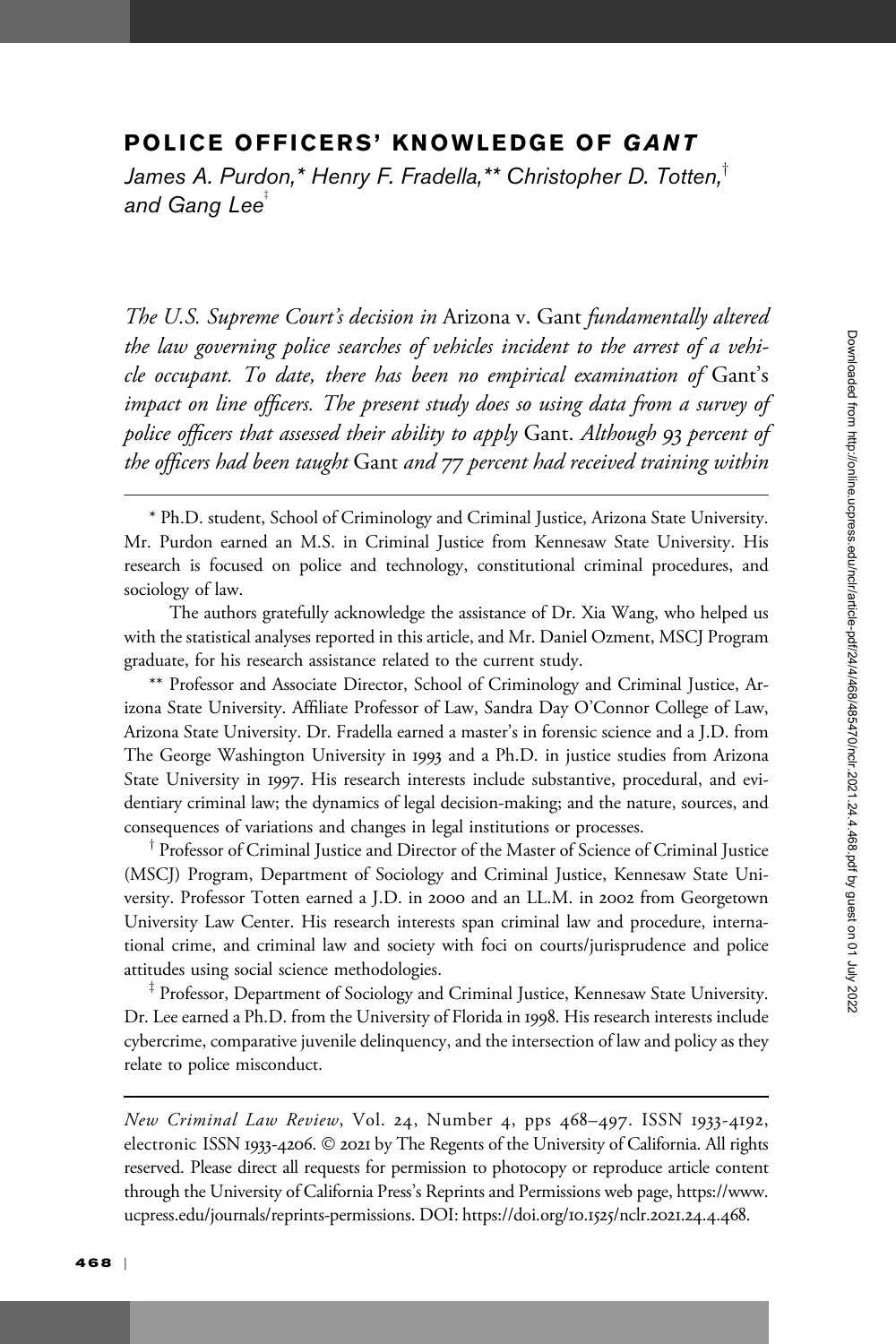the twelve months prior to completing the survey, 67 percent incorrectly applied Belton, rather than Gant. Moreover, nearly half of the sample were missing constitutionally permissible opportunities to search the vehicle under either of Gant's two prongs. Concerningly, officers who had received recent training on vehicle searches were significantly less likely to identify correct search protocols under Gant's evidence prong. The implications of these findings are discussed.

**Keywords:** vehicle searches, Fourth Amendment, police searches, search incident to arrest, police training

## INTRODUCTION

The Fourth Amendment to the U.S. Constitution provides that the "right of the people to be secure in their persons, houses, papers, and effects, against unreasonable searches and seizures, shall not be violated...."<sup>1</sup> The reasonableness of a search has been developed and refined over time.<sup>2</sup> Some Fourth Amendment areas—such as determining when police officers can conduct warrantless searches of motor vehicles,<sup>3</sup> containers within vehicles,<sup>4</sup> and vehicle searches incident to the arrest of a recent occupant

3. E.g., Carroll v. United States, 267 U.S. 132, 153 (1925) (holding warrantless searches of motor vehicles for contraband are permissible when supported by probable cause because "it is not practicable to secure a warrant" when vehicles, by their nature, "can be quickly moved out of the locality or jurisdiction in which the warrant must be sought"); Chambers v. Maroney, 399 U. S. 42, 51 (1970) (clarifying that searches under *Carroll* are evaluated at the time a vehicle is seized, even if the actual search occurs later).

4. United States v. Ross, 456 U. S. 798, 825 (1982) (extending Carroll to warrantless searches supported by probable cause of "every part of the vehicle and its contents that may conceal the object of the search," including closed containers or packages); California v. Acevedo, 500 U.S. 565 (1991) (holding warrantless searches of containers in motor vehicles are permissible when police have probable cause to believe that the container holds evidence).

<sup>1.</sup> U.S. CONST. amend. IV.

<sup>2.</sup> See, e.g., Christopher D. Totten & James A. Purdon, A Content Analysis of Post-Jones Federal Appellate Cases: Implications of Jones for Fourth Amendment Search Law, 20 NEW CRIM. L. REV. 233, 304–05 (2017) (concluding that the Jones property-based approach allowed for "less interpretive wiggle-room" compared to the "more nebulous and imprecise" Katz reasonable expectation of privacy approach in determining if a search occurred); see generally THOMAS N. MCINNIS, THE EVOLUTION OF THE FOURTH AMENDMENT (2009) (tracing the changing interpretations of search and seizure jurisprudence).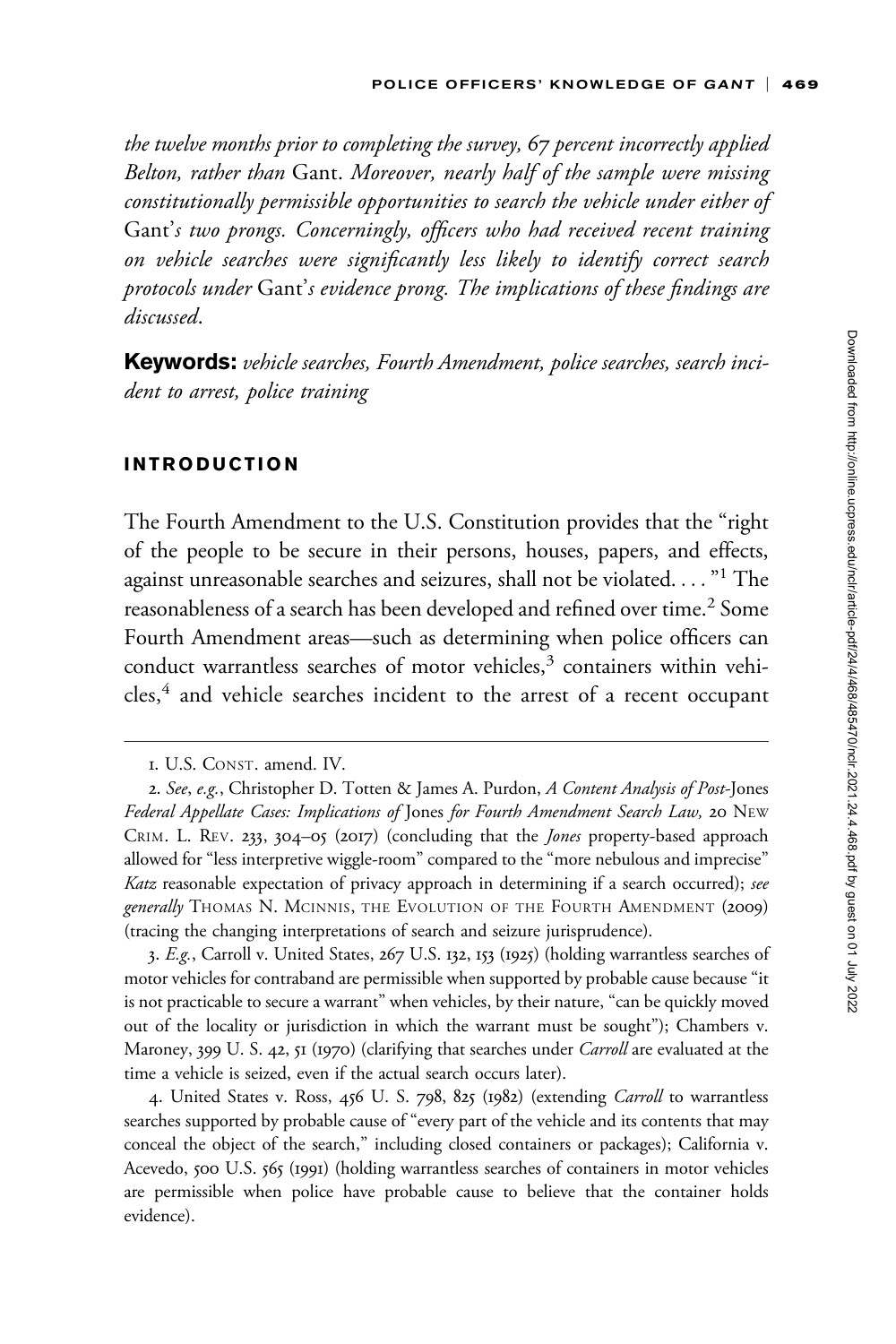(VSIARO) of that vehicle—have morphed significantly over the years. This article focuses on the latter by examining police practices under New York v. Belton<sup>5</sup> and Arizona v. Gant.<sup>6</sup>

Gant held that police are able to conduct a VSIARO either (1) when the individual under arrest is unsecured and, therefore, presents a potential safety risk on account of their ability to reach inside the passenger compartment; or (2) to preserve evidence relevant to the crime for which the arrest is being made.<sup>7</sup> The decision attempted to balance the needs of police officers<sup>8</sup> and the privacy of arrestees.<sup>9</sup>

Two studies previously examined police chiefs' knowledge of Gant,<sup>10</sup> but there have been no evaluations of line officers' understanding of the shift from *Belton* to *Gant*. The present study addresses this gap by providing insights into police officers' understanding of VSIAROs a decade after Gant altered the rules for such searches.

Part I of this article provides the background on VSIAROs with a summary of the governing constitutional principles both before and after the Gant decision. Part II explains the methodology of this study. Part III reports the key findings. Part IV examines the implications of the findings. And Part V concludes with recommendations for improving police practice.

## I. SEARCHES INCIDENT TO ARREST AT VEHICLE

## A. Jurisprudence of Vehicle Searches Incident to an Arrest

Prior to *Gant*, the leading precedent governing VSIAROs was New York v. Belton.<sup>11</sup> However, an important decision and progenitor of both Belton

10. See Christopher D. Totten & Sutham Cobkit, Police Vehicle Searches Incident to Arrest: Evaluating Chiefs' Knowledge of Arizona v. Gant, II N.Y.U. J.L. & LIBERTY 257, 273-76 (2017) [hereinafter Totten & Cobkit, Chiefs' Knowledge]; see also Christopher D. Totten & Sutham Cobkit, Police Vehicle Searches Under the Fourth Amendment: Evaluating Chiefs' Perceptions of Search Policies and Practices after Arizona v. Gant, 41 MANITOBA L.J. 49 (2018) [hereinafter Totten & Cobkit, Chiefs' Perceptions].

11. New York v. Belton, 453 U.S. 454, 460 (1981). An in-depth review of the historical jurisprudence of vehicle searches is beyond the scope of this article. For a comprehensive

<sup>5.</sup> New York v. Belton, 453 U.S. 454, 460 (1981).

<sup>6.</sup> Arizona v. Gant, 556 U.S. 332, 343 (2009).

<sup>7.</sup> Id. at 343.

<sup>8.</sup> These tools both enhance police officer safety by allowing them to search the vehicle when the arrestee is unsecured and increase evidence finding procedures when police have reason to believe that the search will produce evidence. Id. at 343.

<sup>9.</sup> Id.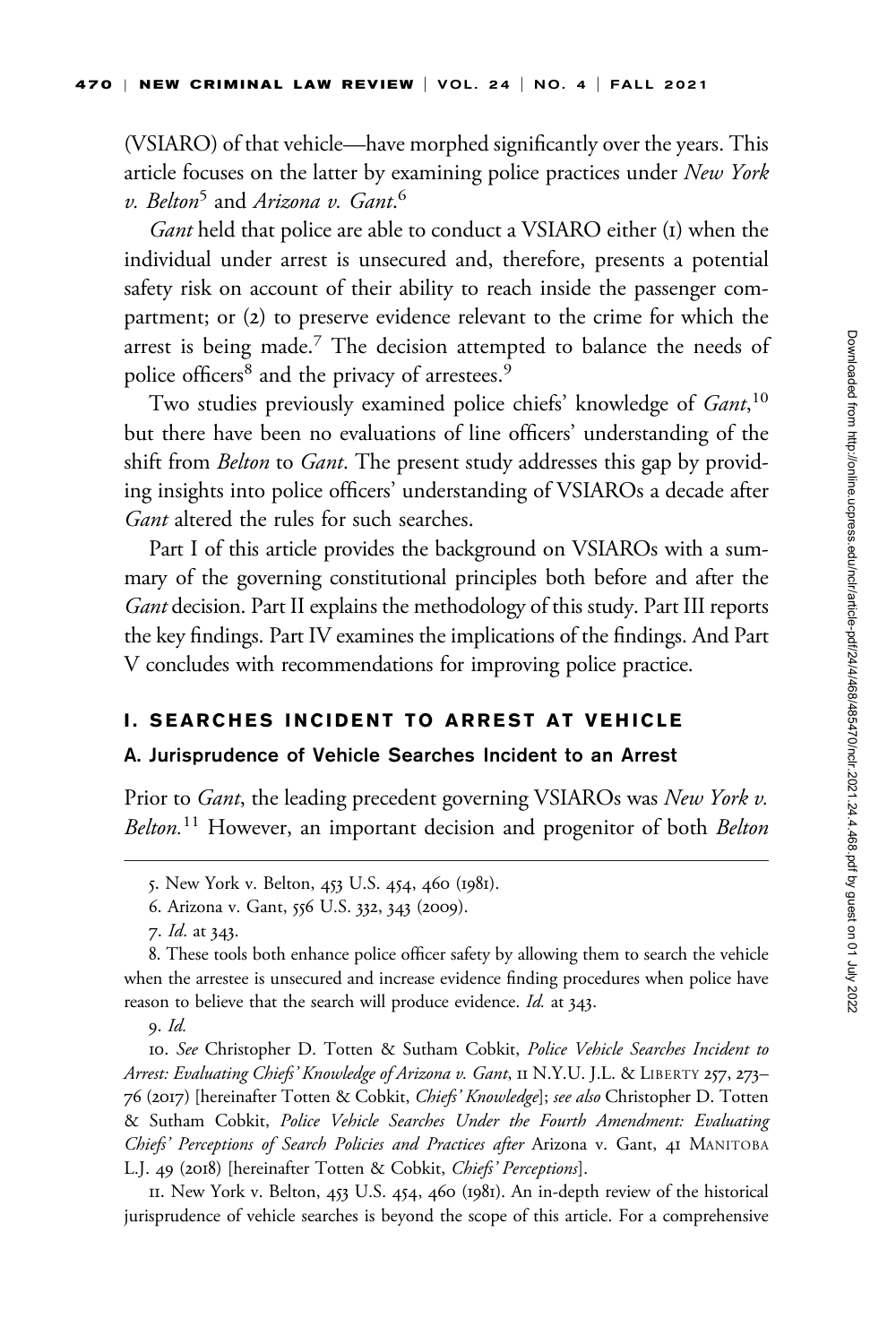and *Gant* came in the 1969 case of *Chimel v. California*.<sup>12</sup> In that case, police officers had obtained an arrest warrant for Chimel, arrived at his residence, and were granted permission to enter the residence by Chimel's wife to wait for him to return home.<sup>13</sup> Upon Chimel's return, the officers arrested him for burglary. Officers then sought and were denied permission to "look around" the house; nonetheless, they searched the premises and seized items that were subsequently used against Chimel.<sup>14</sup> The Supreme Court invalidated the search, stating:

An arresting officer may search the arrestee's person to discover and remove weapons and to seize evidence to prevent its concealment or destruction, and may search the area "within the immediate control" of the person arrested, meaning the area from which he might gain possession of a weapon or destructible evidence.<sup>15</sup>

Chimel significantly influenced search jurisprudence for the next fifty years, including serving as the foundation for Belton.

In *Belton*, a state trooper stopped a speeding vehicle.<sup>16</sup> The officer discovered none of the four occupants owned the vehicle. The officer also smelled marijuana and saw an envelope containing material that resembled marijuana.<sup>17</sup> He directed the occupants to exit the vehicle, arrested them, and then searched each occupant and the entirety of the vehicle—including a jacket located in the back seat.<sup>18</sup> The officer found cocaine inside one of the jacket's pockets.<sup>19</sup> Belton pleaded guilty to a lesser offense after his motion to suppress the evidence was denied, "but preserved his claim that the cocaine had been seized in violation of the Fourth and Fourteenth Amendments."<sup>20</sup> The U.S. Supreme Court ultimately upheld the search, explaining that "[t]he jacket was located inside the passenger compartment

13. *Id.* at 753.

14. *Id.* at 753–54. 15. Id. at 762–63.

16. New York v. Belton, 453 U.S. 454, 455 (1981).

- 17. *Id.* at 456.
- 18. Id.
- 19. Id.
- 20. Id.

discussion of the historical context surrounding vehicle search jurisprudence, see Scott R. Grubman, Bark with No Bite: How the Inevitable Discovery Rule is Undermining the Supreme Court's Decision in Arizona v. Gant, 101 J. CRIM. L. & CRIMINOLOGY 119, 121-57 (2011).

<sup>12.</sup> Chimel v. California, 395 U.S. 752 (1969).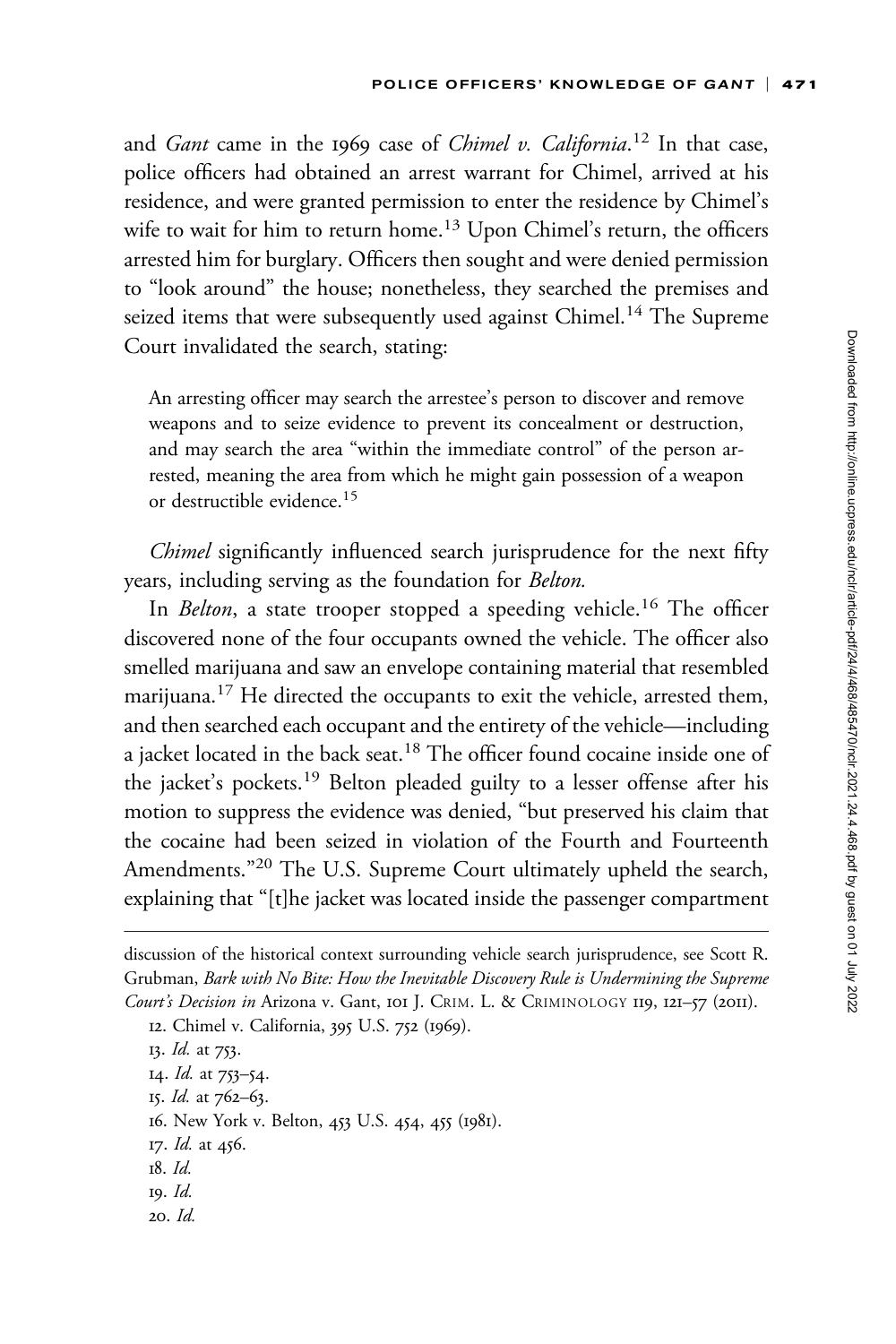of the car in which the respondent had been a passenger just before he was arrested. The jacket was thus within the area which we have concluded was 'within the arrestee's immediate control' within the meaning of the Chimel case."<sup>21</sup> The Court in *Belton* set forth the following rule concerning VSIAROs:

[W]hen a policeman has made a lawful custodial arrest of the occupant of an automobile, he may, as a contemporaneous incident of that arrest, search the passenger compartment of that automobile. It follows from this conclusion that the police may also examine the contents of any containers found within the passenger compartment, for if the passenger compartment is within reach of the arrestee, so also will containers in it be within his reach.<sup>22</sup>

This unrestricted approach to VSIAROs remained the governing law until *Gant*.<sup>23</sup>

In *Gant*, two police officers received an anonymous tip that a home was being used for distributing drugs.<sup>24</sup> After they arrived at the home, Gant answered the door and explained to the officers that the homeowner was out, but would return later that day. Officers returned to the house that evening whereupon they arrested two individuals for possessing drug paraphernalia and secured each of them in separate patrol cars.<sup>25</sup> Gant then returned to the home, driving a vehicle into the driveway. During the intervening time, the officers had run a check on Gant and discovered that there was an outstanding arrest warrant for his driving with a suspended license. Gant parked the vehicle at the end of the driveway, stepped outside of the car, and closed the door behind him.26 He headed toward one of the officers at the officer's request. This put Gant approximately "10-to-12 feet" from his vehicle as he approached the officers.<sup>27</sup> Officers handcuffed Gant, secured him in the backseat of a patrol car, and then searched Gant's

<sup>21.</sup> *Id.* at 463.

<sup>22.</sup> Id. at 460. The Court also relied on *United States v. Robinson*, 414 U.S. 218, 235 (1973), which held that "[t]he authority to search the person incident to a lawful custodial arrest, while based upon the need to disarm and to discover evidence, does not depend on what a court may later decide was the probability in a particular arrest situation that weapons or evidence would in fact be found upon the person of the suspect."

<sup>23.</sup> Grubman, *supra* note II, at 157.

<sup>24.</sup> Arizona v. Gant, 556 U.S. 332, 335 (2009).

<sup>25.</sup> Id. at 336.

<sup>26.</sup> Id.

<sup>27.</sup> Id.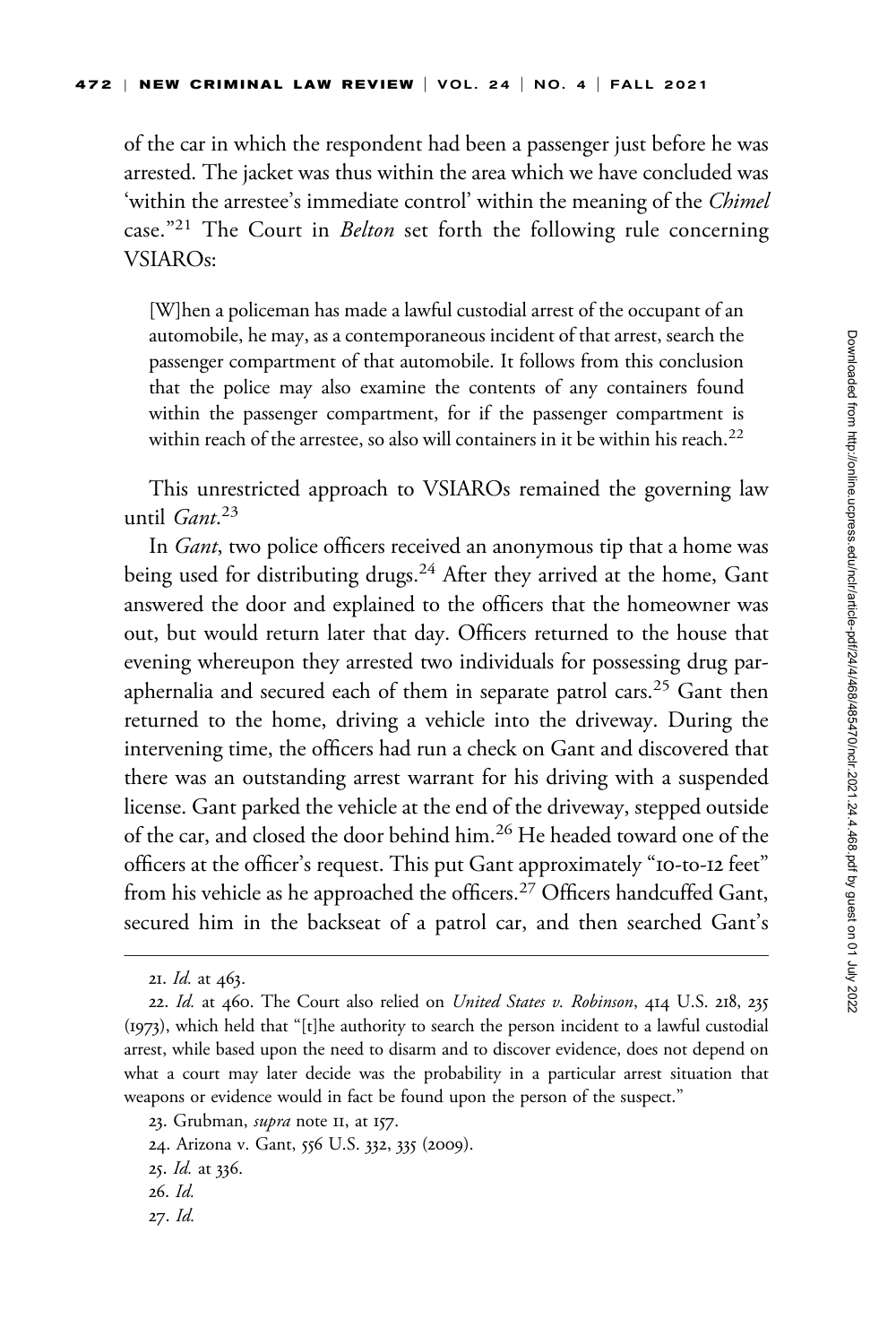vehicle. They found a firearm and a bag of cocaine, resulting in Gant being charged with "possession of a narcotic drug for sale and possession of drug paraphernalia."<sup>28</sup>

Gant sought to suppress the firearm and cocaine by arguing "Belton did not authorize the search of [Gant's] vehicle because he posed no threat to the officers after he was handcuffed in the patrol car and because he was arrested for a traffic offense for which no evidence could be found in the vehicle."<sup>29</sup> The trial court disagreed. Gant was convicted and sentenced to three years' incarceration. The Arizona Court of Appeals, the Arizona Supreme Court, and the U.S Supreme Court ruled that the vehicle search violated the Fourth Amendment.<sup>30</sup> Thus, the Court retreated from Belton, ruling VSIAROs are authorized "only when the arrestee is unsecured and within reaching distance of the passenger compartment at the time of the search"<sup>31</sup> or when "it is reasonable to believe the vehicle contains evidence of the offense of arrest."<sup>32</sup> Applying this framework, the Court determined that the officers "could not reasonably have believed either that Gant could have accessed his car at the time of the search or that evidence of the offense for which he was arrested might have been found therein," and as a result, held that "the search in this case was unreasonable."<sup>33</sup> The implications of this decision effectively narrowed Belton by establishing a two-prong test that focuses on officer safety and evidence preservation.<sup>34</sup>

It is important to emphasize that *Gant* focuses on something different from traditional vehicle searches. Under Carroll, law enforcement may conduct a warrantless search of a vehicle when there is probable cause to believe the vehicle contains contraband or evidence of crime.<sup>35</sup> And under

<sup>28.</sup> Id.

<sup>29.</sup> Id. Consequently, the State also acknowledged that Gant was unable to access the vehicle at the time of the search, but nonetheless, argued for the broad reading of Belton. Id. at 344.

<sup>30.</sup> State v. Gant, 43 P.3d 188 (Ariz. Ct. App. 2002), vacated & remanded, 540 U.S. 1096 (2003), appeal after remand, 143 P.3d 379 (Ariz. Ct. App. 2007), aff'd, 162 P.3d 640 (Ariz. 2007), aff'd, 556 U.S. 332, 344 (2009).

<sup>31.</sup> Id. at 343.

<sup>32.</sup> Id. at 346.

<sup>33.</sup> Id. at 344.

<sup>34.</sup> For an interesting discussion on whether the "safety" prong should be reconsidered along with the "emergency" prong, see Totten & Cobkit, Chiefs' Knowledge, supra note 10, at 265 n.37.

<sup>35.</sup> Carroll v. United States, 267 U.S. 132 (1925).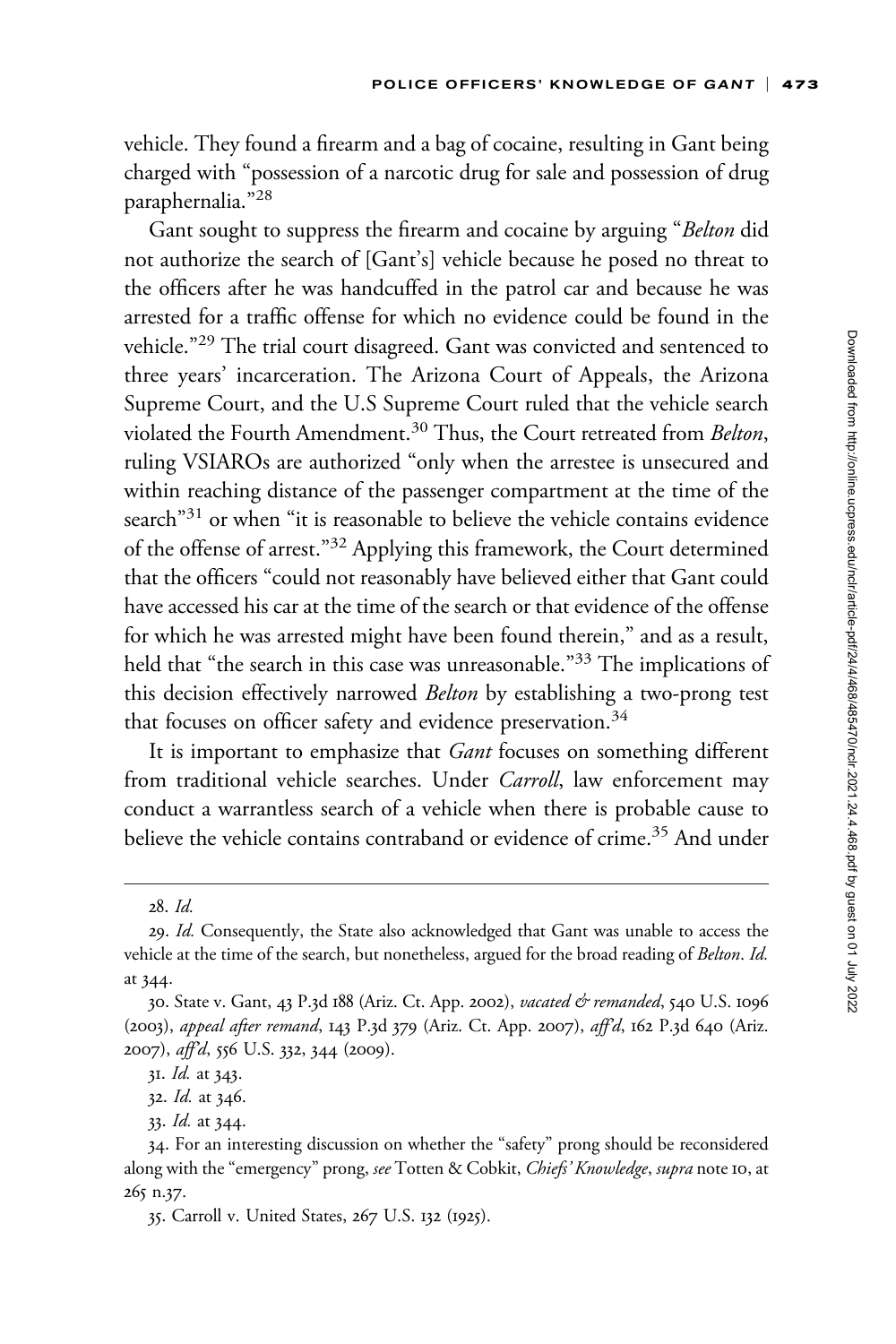Acevedo, law enforcement may conduct a warrantless search of all containers or packages within a vehicle when there is probable cause to believe they hold contraband or evidence of crime, although "[p]robable cause to believe that a container placed in the trunk of a [vehicle] contains contraband or evidence does not justify a search of the entire [vehicle]."<sup>36</sup> By contrast, Belton had the effect of giving law enforcement the ability to search the entirety of a vehicle—and all containers in it—without probable cause to believe the vehicle or the containers held contraband or evidence of a crime. Belton required only probable cause to arrest a recent vehicle occupant. Indeed, Belton provided police with nearly limitless ability to conduct VSIAROs regardless of the reasons supporting the arrests themselves. For example, a police officer could arrest a person for excessive speeding and then search the entirety of the vehicle. And "searches of passenger compartments of automobiles ... were routinely deemed lawful even if the arrestee was handcuffed and nowhere near where he could access weapons or contraband inside the vehicle."<sup>37</sup> Legal scholars commented that "[p]rior to the Belton decision, police ability to search a vehicle was limited to those instances which triggered the automobile exception. . . . Belton provided an alternative to the probable cause requirements of the automobile exception, permitting a search after any arrest."<sup>38</sup> Gant narrowed *Belton's* reach—at least in theory, as will be explored in more detail in the next section—but Gant did not change the probable cause requirements for vehicle and container searches under Carroll and Acevedo.

## B. The Scholarly Literature on Gant

Some scholars applauded *Gant* for narrowing *Belton* because it not only allowed police to conduct VSIAROs in the absence of probable cause justifying such searches, but also permitted VSIAROs absent reasonable officer safety concerns.<sup>39</sup> Perhaps the most egregious acts born from Belton

<sup>36.</sup> California v. Acevedo, 500 U.S. 565, 580 (1991) (quoting United States v. Ross, 456 U. S. 798, 824 (1982)).

<sup>37.</sup> Barbara E. Armacost, Arizona v. Gant*: Does It Matter?*, 2009 SUP. CT. REV. 275, 275 (2009) (citing Thornton v United States, 541 US 615, 628 (2004)).

<sup>38.</sup> Michael C. Gizzi, R. Craig Curtis, & Ethan D. Boldt, U.S. Courts of Appeals and State Supreme Court Responses to Arizona v. Gant: A Study in Judicial Impact, 37 J. CRIME & JUST. 214, 217 (2014).

<sup>39.</sup> E.g., Carson Emmons, Arizona v. Gant: An Argument for Tossing Belton and All Its Bastard Kin, 36 ARIZ. ST. L.J. 1067, 1079–80 (2004).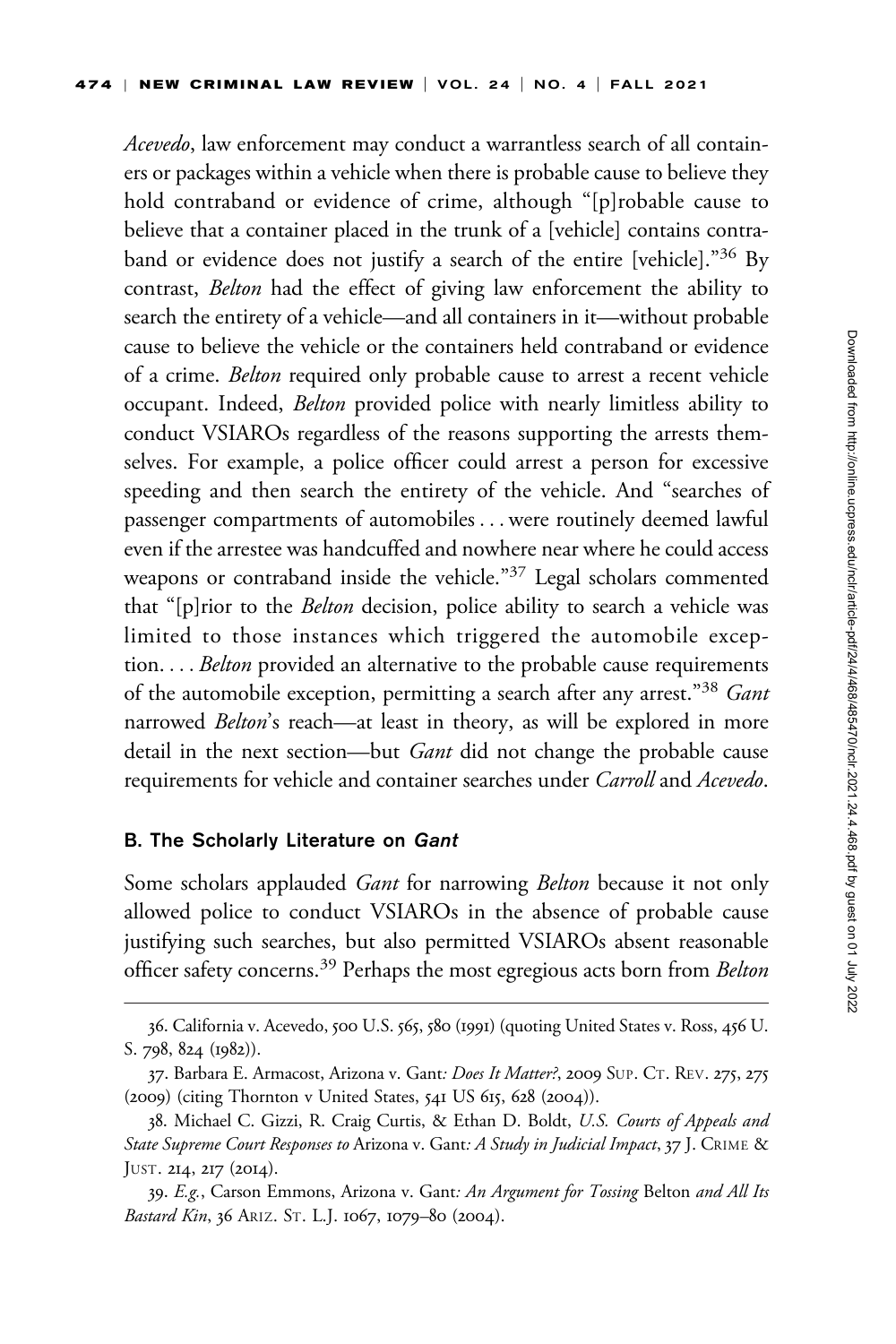were the use of pretextual arrests for minor traffic offenses as a means to justify searches of the entirety of vehicles.<sup>40</sup> Critics hoped that Gant would discourage police from engaging in pretextual subterfuge and force officers to limit VSIAROs to the circumstances specified in Gant.

Other scholars opined that *Gant* was underwhelming in that it would not significantly impact law enforcement practices concerning VSIAROs because alternative doctrines could justify such searches.<sup>41</sup> For example, inventory searches avoid potential errors in officers' field analyses of Gant because police are legally permitted to conduct complete searches of vehicles, including closed containers found in vehicles, after they are impounded.<sup>42</sup> Thus, Smith and Hester predicted *Gant* would cause a spike

40. Id. at 1080.

Belton provided an alternative for police to the probable cause requirements of the automobile exception. ... It did not take long for law enforcement to realize... [they] could develop a pretext to pull over a vehicle that they believed (either based on prior intelligence, the matching of a profile, or even a hunch) contained contraband. All they needed to do was establish probable cause for ...any traffic violation—and they could stop the vehicle, ascertain the identification of the driver and passengers, run the driver's license for active warrants, ask questions of the occupants of the vehicle, and use their plain view power to look for the presence of contraband, or even the smell of marijuana or alcohol. ... Over time, the Supreme Court expanded the power of police in this area by ruling that pretextual traffic stops [supported by probable cause and] done solely to conduct a criminal investigation were constitutional ... ; by upholding the power of the police to order passengers out of a car ... ; by establishing that police could place an individual in full custodial arrest for any offense, even nonjailable misdemeanors ...; and even extending the scope of Belton searches to "recent occupants" of vehicles when the arrest did not occur at the vehicle....

Gizzi et al., *supra* note 38, at 217 (citing, in order of the propositions mentioned, Whren v. United States, 517 U.S. 806 (1996); Maryland v. Wilson, 519 U.S. 408 (1987); Atwater v. City of Lago Vista, 532 U.S. 318 (2001); Thornton v. United States, 541 U.S. 615 (2004)); see also Armacost, *supra* note 37, at 276 (2009) (noting the negative consequences of the post-*Gant* decisions).

41. Grubman, supra note 11, at 158, 162; see also Seth W. Stoughton, Modern Police Practices: "Arizona v. Gant's" Illusory Restriction of Vehicle Searches Incident to Arrest, 97 VA. L. REV. 1727, 1764–71 (2011).

42. See South Dakota v. Opperman, 428 U.S. 364, 372 (1976) (upholding inventory searches as reasonable under the Fourth Amendment for the purposes of securing a vehicle and safeguarding its contents); see also Colorado v. Bertine, 479 U.S. 367, 374 (1987) (extending Opperman to searches of containers in vehicles during inventory procedures if performed in accordance with regulations and administered in good faith). But see Florida v. Wells, 495 U.S. 1 (1990) (invalidating a search of closed containers encountered during an inventory search conducted in the absence of a police regulation or policy authorizing the opening of such containers).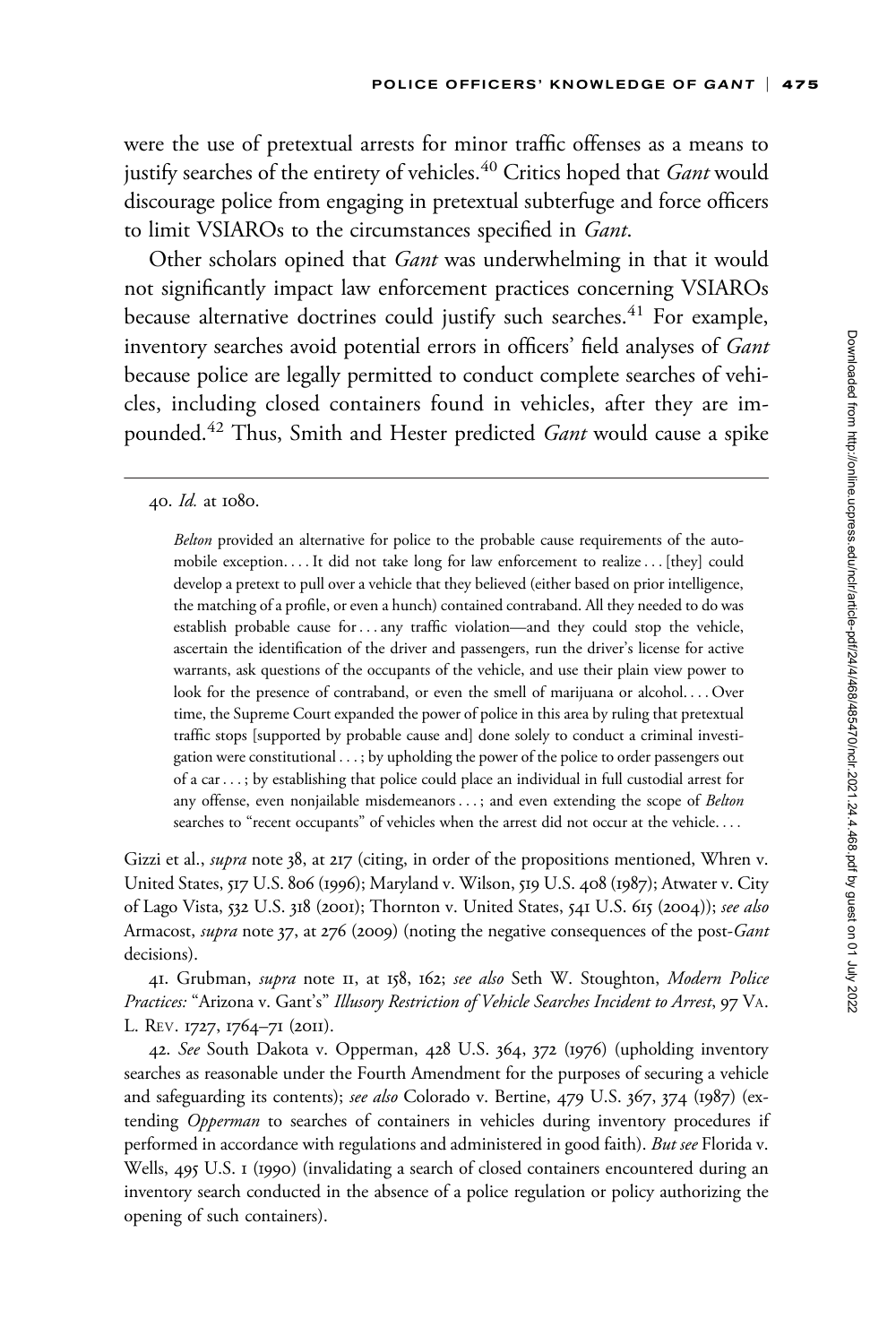in inventory searches,<sup>43</sup> and they warned police leaders to be cognizant of the possible circumvention of  $G$ ant in this manner.<sup>44</sup>

Stoughton also argued *Gant* would prove to be ineffective because its framework allowed officers substantially more leeway than a cursory reading of the case might initially suggest.<sup>45</sup> Stoughton argued that officers from smaller departments might be justified under the safety prong of Gant because it is typical for a sole officer to conduct investigations and make arrests.<sup>46</sup> The practical necessity of needing to act alone could reasonably allow an officer to articulate fear for his or her safety, thereby justifying a search. Additionally, based on Bureau of Justice Statistics data demonstrating that the majority of vehicle arrests are related to drug crimes, Stoughton posited that a substantial number of VSIAROs could be justified under *Gant's* evidence preservation prong.<sup>47</sup>

# C. The Empirical Literature on Officer Understanding of the Fourth Amendment

The literature concerning police officers' knowledge of constitutional law is surprisingly limited to a handful of studies. Generally, research suggests police officers often lack understanding of Fourth Amendment principles and their application.<sup>48</sup> In a novel study, Heffernan and Lovely surveyed 547 officers from four mid-sized police departments to evaluate officer knowledge of constitutional rules governing search and seizure, paying

<sup>43.</sup> See Michael R. Smith & Rhys Hester, Arizona v. Gant and Searches of Automobiles Incident to Arrest: Analysis and Recommendations for Policy and Practice, 34 POLICING: INT'L J. POLICE STRATEGIES & MGMT. 265, 276–78 (2011).

<sup>44.</sup> Id. at 278. Judges have compounded law enforcement officers' circumvention of Gant by combining the inventory exception with the inevitable discovery exception to the exclusionary rule, admitting evidence seized during impermissible VSIAROs because it would have "inevitably" been found in a subsequent inventory search. See generally Christopher D. Totten, Arizona v. Gant and Its Aftermath: A Doctrinal "Correction" Without the Anticipated Privacy "Gains," 46 CRIM. L. BULL. 1293 (2010).

<sup>45.</sup> Stoughton, *supra* note 41, at 1745 (arguing that *Gant* was "largely illusory" because the decision did not fundamentally change the reasons why officers conducted pretextual stops).

<sup>46.</sup> Id. at 1761.

<sup>47.</sup> Id. at 1745-49 (citing MATTHEW R. DUROSE ET AL., U.S. DEP'T OF JUST., CONTACTS BETWEEN POLICE AND THE PUBLIC, 2005, at 5 (2007)).

<sup>48.</sup> Stephen L. Wasby, Police Training About Criminal Procedure: Infrequent and Inadequate, 7 POL'Y STUD. J. 461, 464–65 (1978).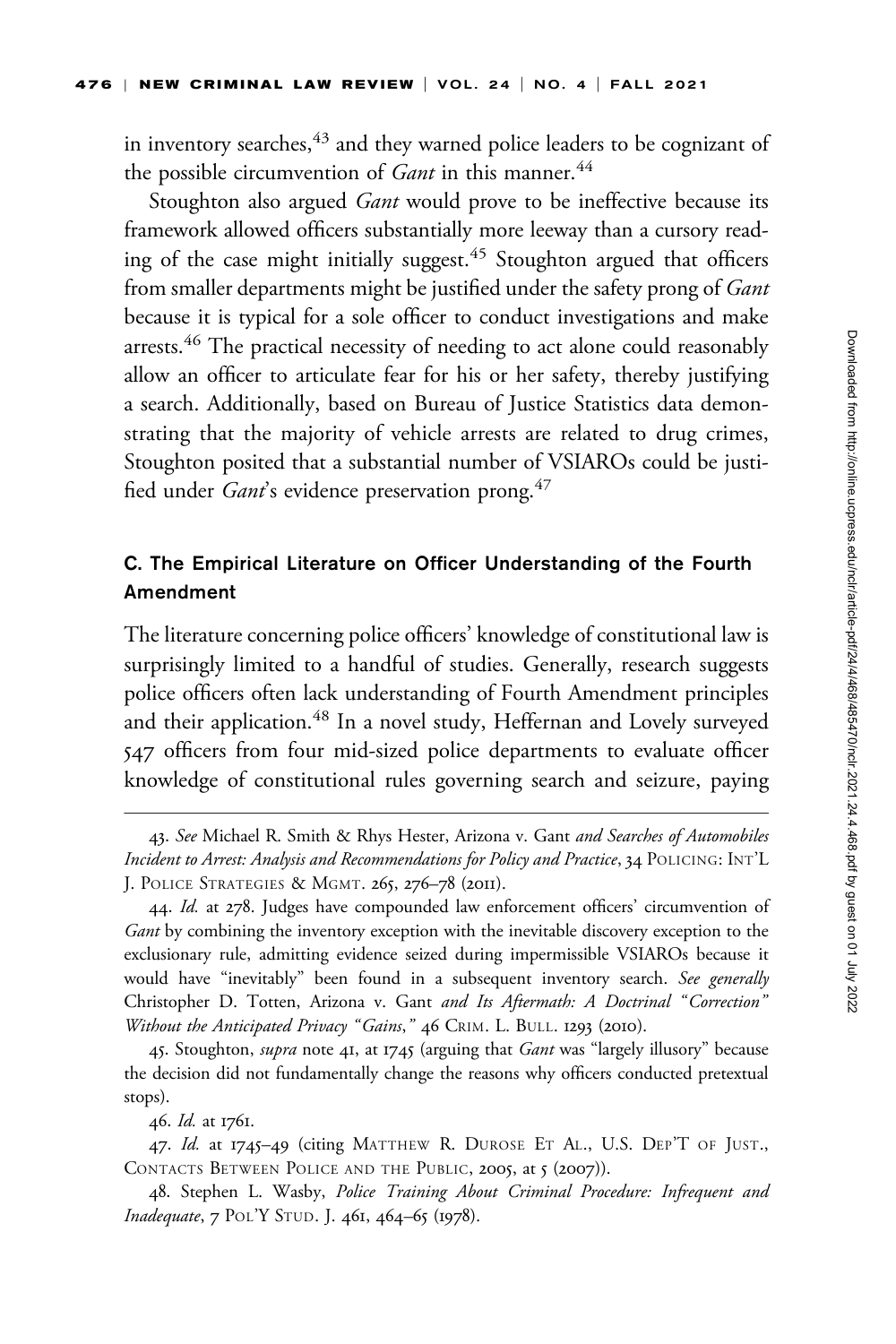particular attention to the exclusionary rule.<sup>49</sup> Approximately one-third of the officers in their sample made Fourth Amendment procedural errors. Even officers who were "extensively trained" made search and seizures mistakes approximately 30 percent of the time.<sup>50</sup> The researchers wondered if Fourth Amendment procedures might be too complicated for officers to apply correctly in real-world situations.<sup>51</sup> They also expressed concern that 15 percent of the officers had reported knowingly violating search and seizure rules that they understood.<sup>52</sup>

Akers and Lanza-Kaduce surveyed 224 officers regarding the constitutionality of their searches.<sup>53</sup> They found that 19 percent of the officers surveyed admitted to conducting searches of "questionable authenticity," and approximately 4 percent indicated they knew that their searches had blatantly violated Fourth Amendment procedures.<sup>54</sup> Moreover, both subsets of these respondents mentioned their violations occurred rather frequently.<sup>55</sup>

Though these studies were conducted in the late 1980s and early 1990s, more recent research suggests little has changed. Perrin and colleagues surveyed 466 officers and found that they could answer questions about Fourth Amendment procedures correctly only about half of the time.<sup>56</sup>

52. Heffernan & Lovely, *supra* note 49, at 348, 355.

53. Ronald L. Akers & Lonn Lanza-Kaduce, The Exclusionary Rule: Legal Doctrine and Social Research on Constitutional Norms, 2 SAM HOUSTON ST. U. CRIM. JUST. CENT. RES. BULL. 1, 1–6 (1986).

54. Id.

55. The officers answered that these types of violations occur at least once per month. Id.

56. L. Timothy Perrin, Harry M. Caldwell, Carol A. Chase, & Ronald W. Fagan, If It's Broken, Fix It: Moving Beyond the Exclusionary Rule: A New and Extensive Empirical Study of the Exclusionary Rule and a Call for a Civil Administrative Remedy to Partially Replace the Rule, 83 IOWA L. REV. 669, 728 (1998).

<sup>49.</sup> William C. Heffernan & Richard W. Lovely, Evaluating the Fourth Amendment Exclusionary Rule: The Problem of Police Compliance with the Law, 24 U. MICH. J.L. REFORM 311, 331–32 (1991).

<sup>50.</sup> Id. at 345.

<sup>51.</sup> Id. at 357. Indeed, former U.S. Supreme Court Justice Sandra Day O'Connor dissented from the holding in *Tennessee v. Garner* limiting police use of deadly force to apprehend a fleeing suspect because such actions "necessarily [involve] swift action predicated upon the on-the-spot observations of the officer on the beat." 471 U.S. 1, 26 (1985) (O'Connor, J., dissenting). She reasoned that the "clarity of hindsight cannot provide the standard for judging the reasonableness of police decisions made in uncertain and often dangerous circumstances." Id.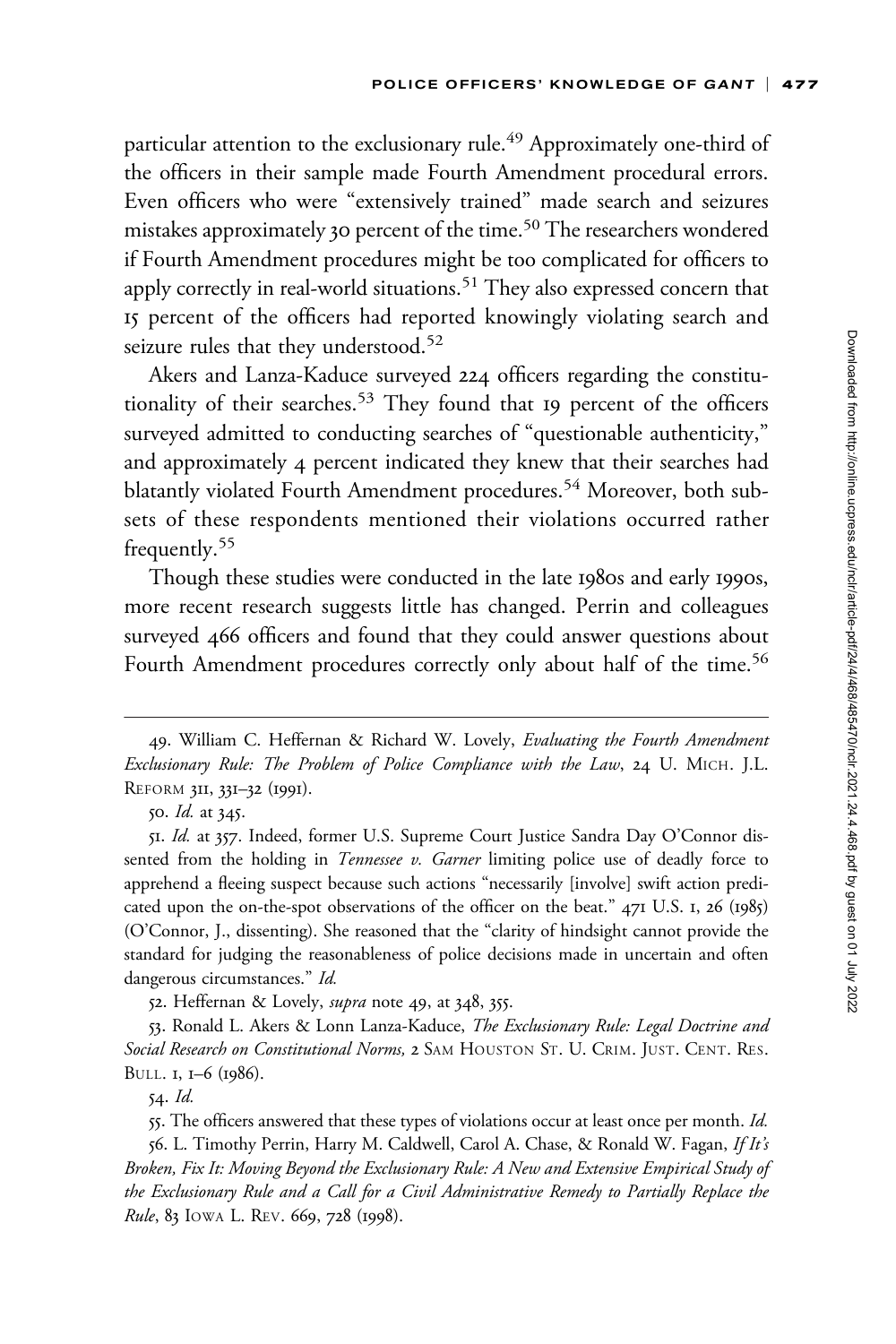This finding occurred across ranks with minimal variation, suggesting the additional experience and training throughout officers' careers had little impact on their understanding and application of search and seizure law.<sup>57</sup>

Some studies within the police legal knowledge literature focused on the consequences for Fourth Amendment violations (i.e., the use of the exclusionary rule on tainted evidence) as an additional motivating factor to apply the law correctly. Orfield found that officers are more hesitant and, as a result, more careful in conducting searches and seizures when they fear that the evidence would be subject to exclusion from criminal court proceedings.<sup>58</sup> Heffernan and Lovely also concluded that the exclusionary rule is "a weak, yet significant" form of deterrence for police officers who violate the law.<sup>59</sup> But they acknowledged that institutional processes within policing (e.g., internal police discipline) appear to be more effective at deterring illegal police practices than the exclusionary rule alone.<sup>60</sup> Indeed, there is much social science literature to support this notion.<sup>61</sup> Altogether, the few empirical studies on police officers' understanding and application of Fourth Amendment law resonate with what Wasby concluded several decades earlier regarding police recruit training and the application of the law: "training is sadly lacking in criminal procedure content,"<sup>62</sup> and "[t]he spirit and tone of communication about the law, particularly when the law is favorable to defendants' rights, is often negative, with the need for compliance stressed only infrequently."<sup>63</sup>

<sup>57.</sup> Id. at 719. This study included street-level officers, as well as detectives and sergeants. 58. Myron Orfield, The Exclusionary Rule and Deterrence: An Empirical Study of Chicago

Narcotics Officers, 54 U. CHI. L. REV. 1016, 1027-29 (1987).

<sup>59.</sup> See Heffernan & Lovely, supra note 49, at 359.

<sup>60.</sup> Id.

<sup>61.</sup> See generally James J. Fyfe, Police Use of Deadly Force: Research and Reform, 5 JUST. Q. 165, 165–205 (1998) (explaining the efficacy of supervision and discipline within departments as a means of controlling police discretion); see also MICHAEL D. WHITE & HENRY F. FRADELLA, STOP AND FRISK: THE USE AND ABUSE OF A CONTROVERSIAL POLICING TACTIC 137–41 (2016) (same); cf. Christopher D. Totten & Sutham Cobkit, The Knock-and-Announce Rule and Police Searches after Hudson v. Michigan: Can Alternative Deterrents Effectively Replace Exclusion for Rule Violations?, 15 NEW CRIM. L. REV. 414, 414–57 (2012) (finding that the exclusionary rule, in combination with police institutional processes such as training, education, and discipline, may be useful in deterring police misdeeds related to the knock-and-announce rule).

<sup>62.</sup> Wasby, supra note 48, at 464. 63. Id. at 466.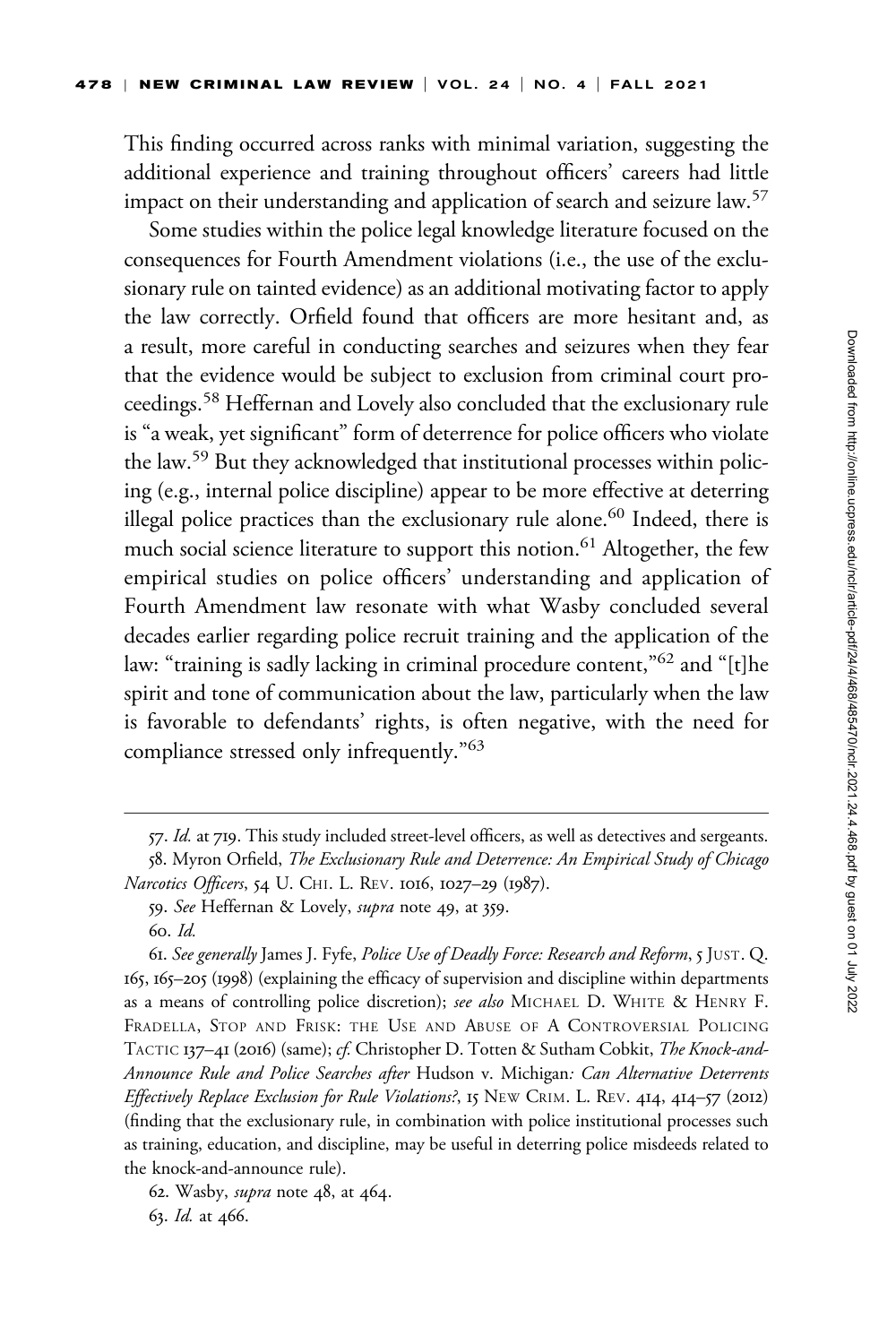There is only one known study that examined *Gant's* impact on Fourth Amendment procedures. Totten and Cobkit conducted a study examining police chiefs' perceptions of their departments' VSIARO policies.<sup>64</sup> They also compared the frequency of VSIAROs to other types of searches, such as the automobile exception (which requires probable cause)<sup>65</sup> or inventory searches (which, technically, are administrative searches that do not even require reasonable suspicion).<sup>66</sup> A substantial majority (65%) of the 250 police chiefs surveyed believed "that the officers in their departments did not search vehicles less often" due to Gant.<sup>67</sup> Echoing what other scholars had predicted, Totten and Cobkit surmised that officers were circumventing *Gant* by using other search justifications, most notably the less ambiguous inventory search doctrine.<sup>68</sup>

Although Totten and Cobkit took the first steps to investigate police understanding of how *Gant* affects VSIAROs, their study surveyed police chiefs' perceptions, yielding data that may not accurately reflect what is occurring at the line officer level.<sup>69</sup> The present study is the first to attempt filling this gap in the literature.

## II. METHODOLOGY

The researchers surveyed 168 police officers employed in a medium-sized municipal police department in the Southeastern United States that serves a densely populated, primarily suburban county.<sup>70</sup> The principal investigators obtained appropriate permissions from their Institutional Review

<sup>64.</sup> Totten & Cobkit, Chiefs' Perceptions, supra note 10, at 50.

<sup>65.</sup> Carroll v. United States, 267 U.S. 132, 153 (1925) (upholding warrantless searches of vehicles for contraband); Chambers v. Maroney, 399 U.S. 42, 55 (1970) (extending Carroll to evidentiary searches).

<sup>66.</sup> Totten & Cobkit, Chiefs' Perceptions, supra note 10, at 61–62.

<sup>67.</sup> Id. at 66.

<sup>68.</sup> Id. at 11.

<sup>69.</sup> Totten & Cobkit, Chiefs' Knowledge, supra note 10, at 284; Totten & Cobkit, Chiefs' Perceptions, supra note 10, at 62 n.41.

<sup>70.</sup> In exchange for providing access to the police population, the principle investigators agreed to keep this particular police department confidential. According to the U.S. Census Bureau estimates of 2019, this county houses approximately 800,000 residents. For a discussion of the other findings related to this survey data, see Christopher D. Totten, Gang Lee, & Daniel Ozment, Police Perceptions, Knowledge, and Performance: Traffic Stops and the Use of K-9 Units, 70 CATH. UNIV. L. REV. 65 (2021).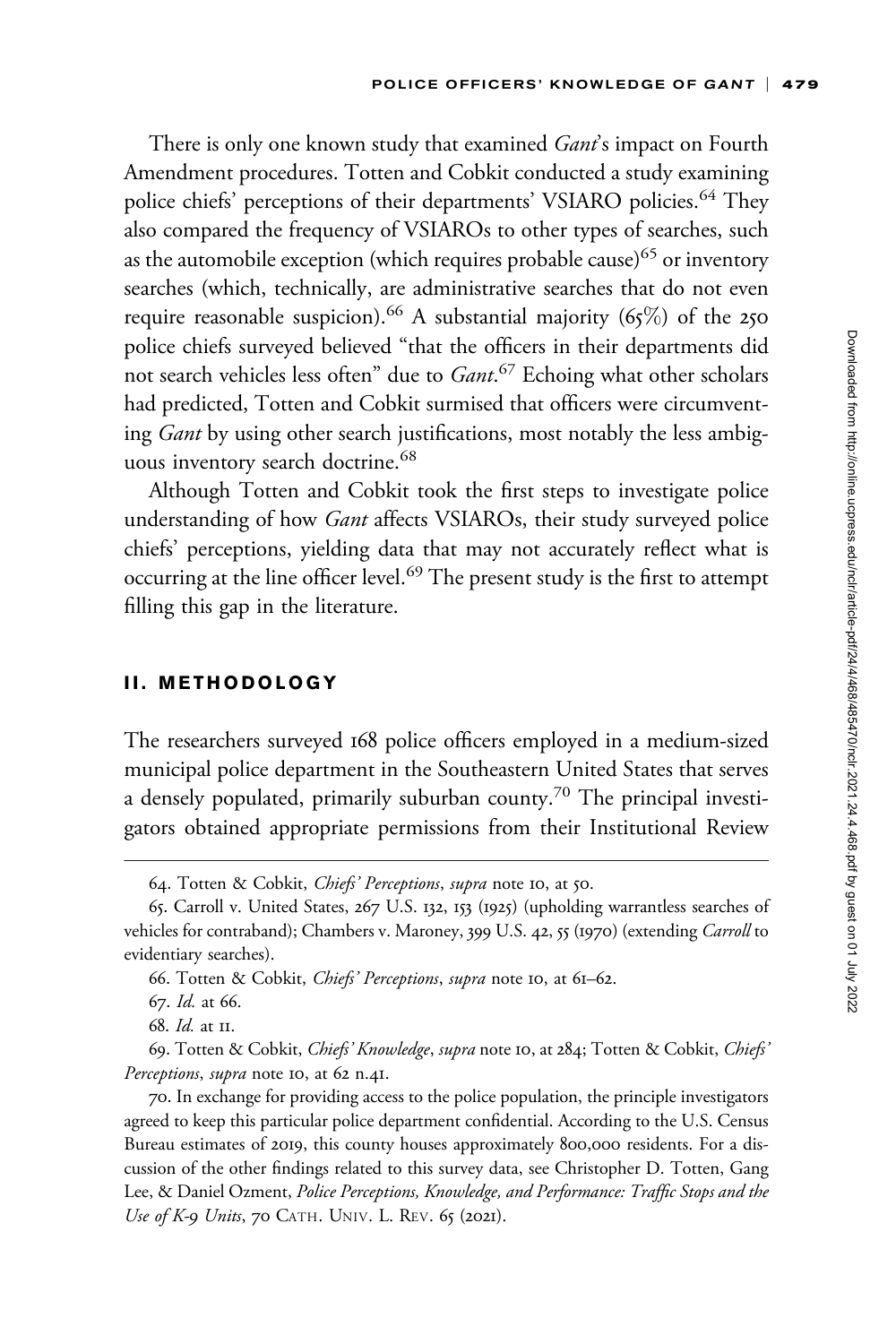Board, as well as the specific police department leadership, before administering the survey questionnaire.

#### A. Data Collection and Survey Instrument

The researchers distributed a survey during roll call at four precincts, as well as at the training center for this police department. The sampling frame included any line officers—patrol officers and their sergeants—who were present during the distribution of the survey questionnaire. Officers were told that the survey completion was voluntary and responses would be kept anonymous. The investigators distributed 168 surveys; officers returned 137 of them, yielding a high response rate of 82 percent.<sup>71</sup>

The survey asked officers to respond to the legality of a VSIARO under three circumstances: a safety scenario (permissible under *Gant*), an evidentiary preservation scenario (also permissible under *Gant*), and a search scenario allowing the officer to search the entirety of the vehicle without any justification tied to a search incident to arrest (formerly permissible under *Belton*, but impermissible under *Gant*).

#### B. Dependent Variables

The dependent variables of interest for this study were based on the construct of police knowledge. This was operationalized through three questions asking officers whether they agreed or disagreed that a particular VSIARO was justified. These questions tapped into the former Belton rule and each of the two prongs justifying VSIAROs under Gant. Each of these types of measures utilized a four-point Likert scale.<sup>72</sup> These responses were then coded dichotomously, collapsing strongly agree and agree, as well as

72. The four-point Likert scale consisted of *strongly agree, agree, disagree*, and *strongly* disagree. The neutral category was not included as an answer choice in the original survey instrument to avoid the midpoint being misused. See, e.g., Seung Youn Chyung, Katherine Roberts, Ieva Swanson, & Andrea Hankinson, Evidence-Based Survey Design: The Use of a Midpoint on the Likert Scale, 56 PERFORMANCE & IMPROVEMENT 15 (2017); Robert Johns,

<sup>71.</sup> Researchers evaluating police response rates to surveys used in 390 articles published between 2008 to 2017 reported that they ranged from 5.2% to 100%, with an average response rate of 64.3%. Justin Nix, Justin T. Pickett, Hyunin Baek, & Geoffrey P. Alpert, Police Research, Officer Surveys, and Response Rates, 29 POLICING & SOC. 530, 535 (2017). The average response rate increases to  $79.4\%$  when surveys are administered in-person at rollcalls. Id. at 536. Thus, by comparison, the response rate in the present study exceeds the median response for the research method the researchers employed.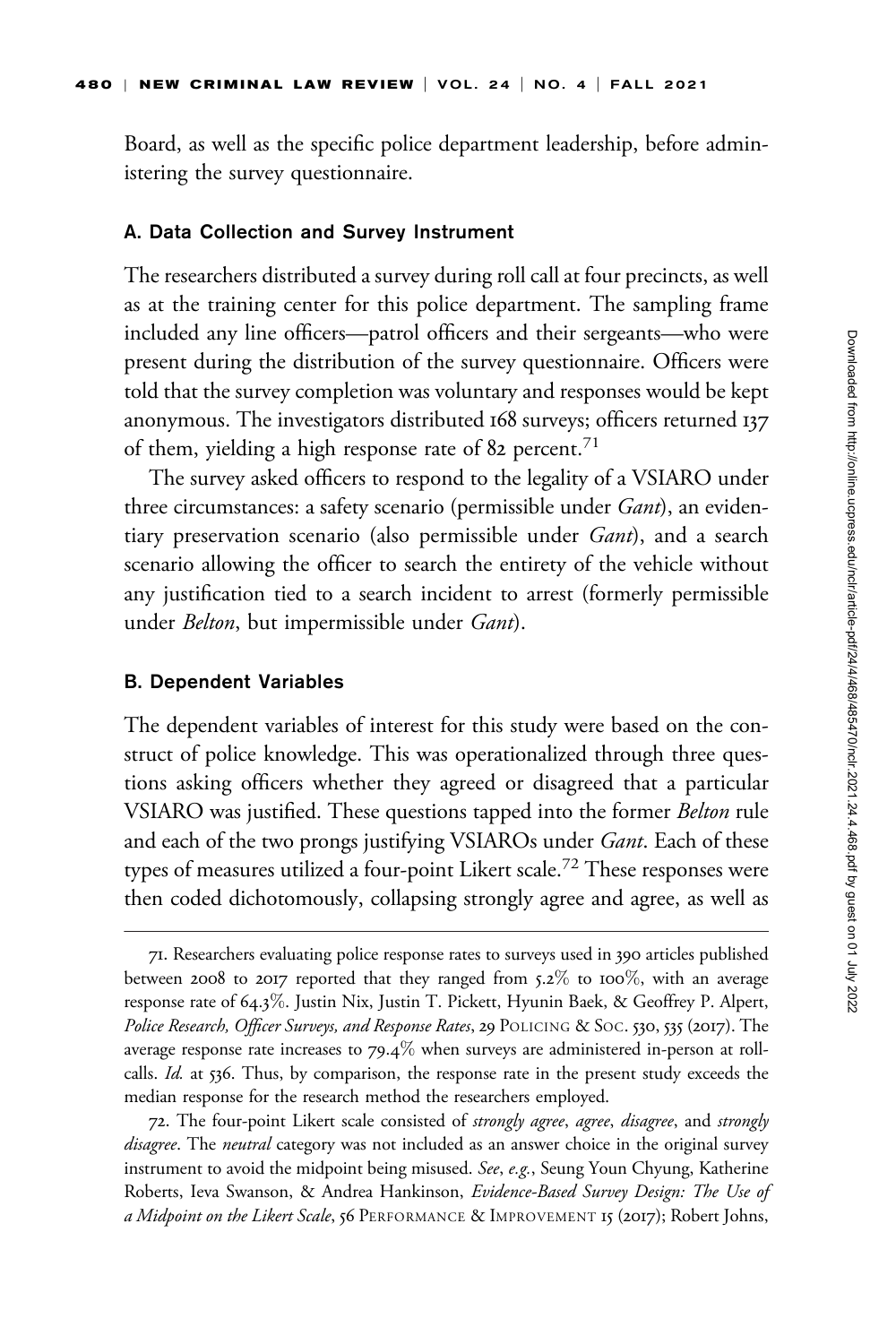merging strongly disagree and disagree into new single categories ( $o =$ incorrect,  $I =$  correct). The *Belton search scenario* asked officers to indicate their agreement with this statement: "When a police officer makes a lawful arrest of a vehicle occupant or recent occupant, the officer may then proceed to search the vehicle's passenger compartment and any open or closed containers in that part of the vehicle incident to the arrest." If police officers answered in the affirmative by either strongly agreeing or agreeing that the search was justified without any additional criteria, then this was coded as incorrect since Belton is no longer good law.

The Gant safety scenario asked about agreement with this statement: "When a police officer makes a lawful arrest of a vehicle occupant or recent occupant, the officer cannot proceed to search the vehicle's passenger compartment incident to the arrest," but may conduct such a search for a safety reason, such as "when the occupant/arrestee has not been secured and is within reaching distance of the passenger compartment." If police officers answered in the affirmative by strongly agreeing or agreeing that the search was justified due to the specific safety element in the scenario, then this was coded as being correct.

Lastly, the *Gant evidence scenario* asked officers about agreement with this statement: "When a police officer makes a lawful arrest of a vehicle occupant or recent occupant, the officer cannot proceed to search the vehicle's passenger incident to the arrest," but may conduct such a search "when the officer has a reasonable belief that evidence relevant to the crime of arrest may be found within the vehicle." Agreement was coded as being correct.

## C. Independent Variables

There are two key independent variables of interest in this study. The first, termed *Gant knowledge*, was measured by asking officers, "Have you heard of or been taught about the case of Arizona v. Gant?" This variable was coded dichotomously ( $o = no$ ,  $I = yes$ ). The second independent variable, labeled *department training*, also recorded dichotomous answers ( $o = no$ , 1)  $=$  yes) to the question, "Has your department provided a training program

One Size Doesn't Fit All: Selecting Response Scales for Attitude Items, 15 J. ELECTION, PUB. OPINION & PARTIES 237 (2006).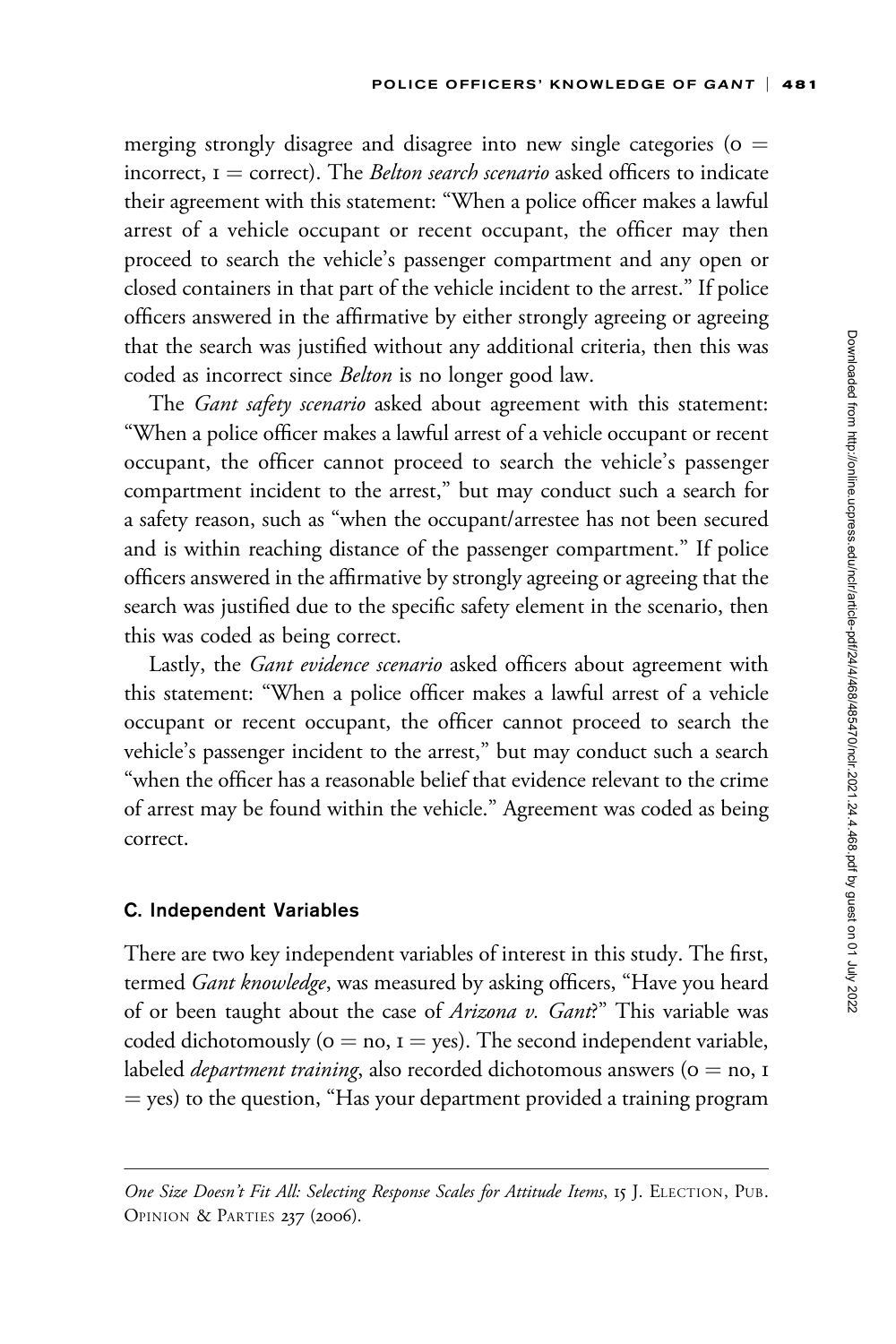or workshop on the legality of the vehicle stops and searches in the past twelve months?"

### D. Control Variables

As shown in Table 1, several demographic variables were also collected from the sample, including age, sex, and race/ethnicity. Age was measured as a continuous variable. Sex was coded as a dichotomous measure ( $o =$ female,  $I =$  male). The *race/ethnicity* was originally a categorical variable, but it was collapsed into a dichotomous measure ( $o = \text{non-White}$ ,  $I =$ White). We also asked officers about their education, length of time within law enforcement, length of time working with the particular police department, and the number of vehicle stops they perform each week. Although each of these variables was originally measured using ordinal scales, we collapsed them into dichotomous variables suitable for logistic regression analysis as described in Table  $1.^{73}$ 

#### E. Analytic Strategy

To examine police knowledge and training on the correct application of Gant search criteria, the analytic strategy involved a two-step sequence. First, we ran descriptive statistics to provide an overview of the data. Second, we ran a series of inferential statistics—including chi-squares, Fisher Exact tests, and logistic regressions—to examine the effects and predictive probability of training and knowledge on *Gant-related* searches.

<sup>73.</sup> These variables were collapsed based on conceptual justifications found commonly in the literature. For example, *education* was collapsed to view police who had obtained some form of college degree compared to those who had only a high school diploma or some college experience. See, e.g., Eugene A. Paoline & William Terrill, Police Education, Experience, and the Use of Force, 34 CRIM. JUST. & BEHAV. 179, 191– 92 (2016) (finding significant differences on use of physical force among college-educated officers compared to officers with only a high school diploma). Alternatively, variables were also collapsed if categories had an unusually low number of observations. For example, vehicle searches per week, length of time within law enforcement, and time with current department variables offered multiple categories for responses, but some had fewer than 2% of the total observations once the data were gathered. To alleviate this issue that can be problematic for certain statistical tests, the smaller categories were collapsed and compared with the largest category. See ALAN C. ACOCK, A GENTLE INTRODUCTION TO STATA (5th ed. 2016).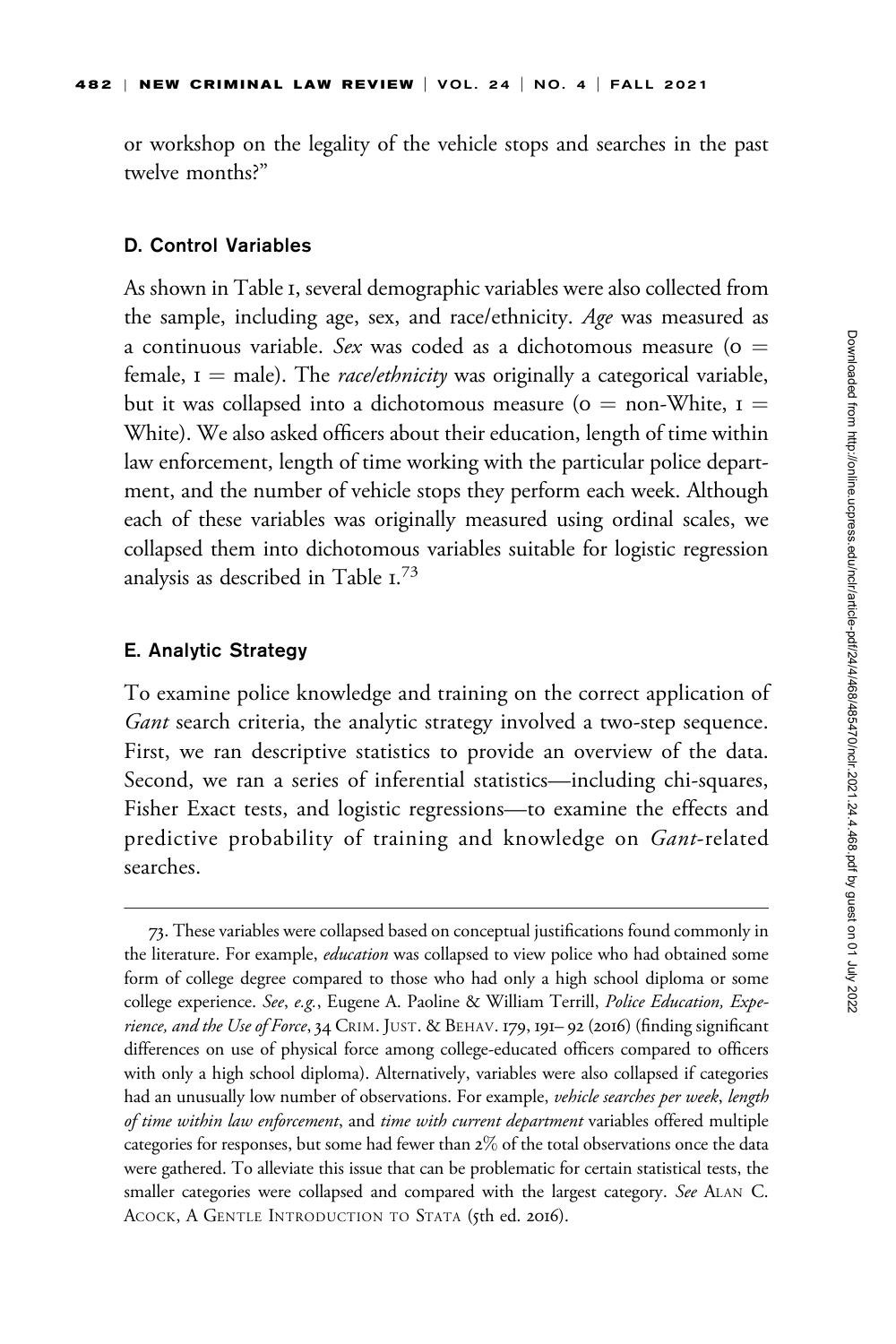| Variable                            | Frequencies (%) |
|-------------------------------------|-----------------|
| Knowledge                           |                 |
| Yes                                 | 118 (93%)       |
| <b>No</b>                           | 9(7%)           |
| <b>Department training</b>          |                 |
| Yes                                 | 98 (77%)        |
| No                                  | 29 (23%)        |
| <b>Sex</b>                          |                 |
| Female                              | 10 (8%)         |
| Male                                | 121 (92%)       |
| Race/ethnicity                      |                 |
| Non-White                           | 26 (21%)        |
| White                               | 100 (79%)       |
| <b>Education</b>                    |                 |
| High school or some college         | 60 (45%)        |
| Associate's degree or higher        | 74 (55%)        |
| Time in law enforcement             |                 |
| 0 to 5 years                        | 77 (58%)        |
| 6 years or more                     | 56 (42%)        |
| Time with current police department |                 |
| 0 to 3 years                        | 58 (44%)        |
| 4 years or more                     | 75 (56%)        |
| Vehicle searches per week           |                 |
| 1 to 5 searches                     | 106 (90%)       |
| 6 to 10 searches                    | 12 (10%)        |

Table 1. Frequency of Independent Variables

Chi-square and Fisher Exact statistics determine if a significant relationship exists between categorical independent and dependent variables.<sup>74</sup> In

<sup>74.</sup> Chi-squared test of independence is used to examine if two categorical variables are truly independent of each other. Put simply, this test is used to see if there is a relationship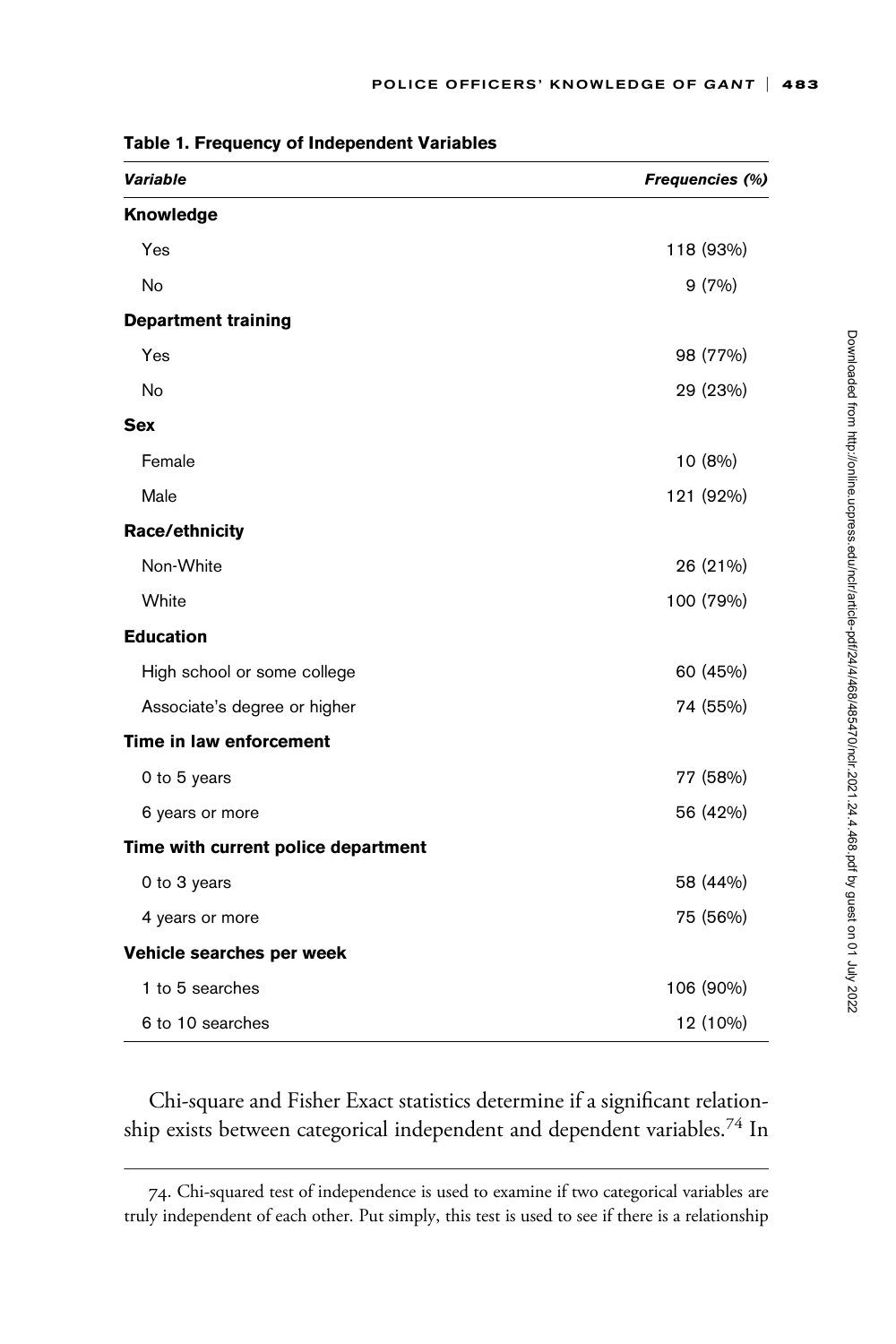this study, such a test determines if a relationship exists between the officers' responses to the VSIARO questions and both their self-reported knowledge of Gant and whether they had been trained on searches incident to arrests during vehicle stops.

Multivariate logistic regressions are the preferred statistical method when examining an association between categorical independent variables (i.e., whether officers knew about Gant; whether officers had recent training about VSIARO) and a dichotomous dependent variable (i.e., whether officers were correct or incorrect in their applications of Gant).<sup>75</sup> Accordingly, we utilized this procedure using imputed datasets.<sup>76</sup>

75. See JASON W. OSBORNE, BEST PRACTICES IN LOGISTIC REGRESSION 3–4 (2015). To maintain the integrity of the statistical analysis, we used multiple imputations using chained equations (MICE) on the independent and control variables to account for missing responses. Multiple Imputations in Stata, UCLA STATISTICAL CONSULTING GROUP, [https://](https://stats.idre.ucla.edu/stata/seminars/mi_in_stata_pt1_new/) [stats.idre.ucla.edu/stata/seminars/mi\\_in\\_stata\\_pt](https://stats.idre.ucla.edu/stata/seminars/mi_in_stata_pt1_new/)1\_new/ (last visited Oct. 2021) [hereinafter Multiple Imputations]. The imputation model included all the variables in Table I to avoid omitting predictors from the imputation model that could lead to biased estimates. The analysis model included all variables reported in Table I except length of time with current department and age because these variables were used as auxiliary variables. Auxiliary variables are used only in the *imputation* model to increase power and are identified either through prior research or are found to be correlated  $(r > 0.4)$  with missing variables. Correlations revealed *length of time with current department* was highly correlated with *age* (r  $=$  0.821) and *time in law enforcement* ( $r =$  0.887). Age was highly correlated with *time in law* enforcement ( $r = 0.851$ ).

76. See Paul D. Allison, Multiple Imputation for Missing Data: A Cautionary Tale, 28 SOC. METHODS & RES. 301, 301–09 (2000) (noting that multiple imputations have been proven to be an effective method of overcoming missing data).

Two forms of imputation diagnostics were utilized to assess the effectiveness of the MICE. Fraction of missing information (FMI) is the "proportion of the total sampling variance that is due to missing data" and is "estimated based on the percentage missing for a particular variable and how correlated this variable is with other variables in the imputation model." Multiple Imputations, supra note 75. The age variable obtained the largest FMI value of  $25\%$ , which suggests that the data should be imputed at least  $25$  times. Relative

between two seemingly unrelated variables. See ALAN AGRESTI, STATISTICAL METHODS FOR THE SOCIAL SCIENCES (5th ed. 2018). The Fisher Exact test serves the same purpose, but is more appropriate with sample sizes less than 1,000 (like ours), when any expected frequency is less than one (which is not the case in our data), or when 20% of expected frequencies are less than or equal to  $5$  (which is the case with some cells in Table 3). See Matthias Döring, Testing Independence: Chi-Squared vs Fisher's Exact Test, DATA SCI. BLOG (Oct. 17, 2018), [https://www.datascienceblog.net/post/statistical\\_test/contingency\\_table\\_](https://www.datascienceblog.net/post/statistical_test/contingency_table_tests/) [tests/](https://www.datascienceblog.net/post/statistical_test/contingency_table_tests/). We therefore report both the chi-square and Fisher's Exact statistics as confirmatory of each other.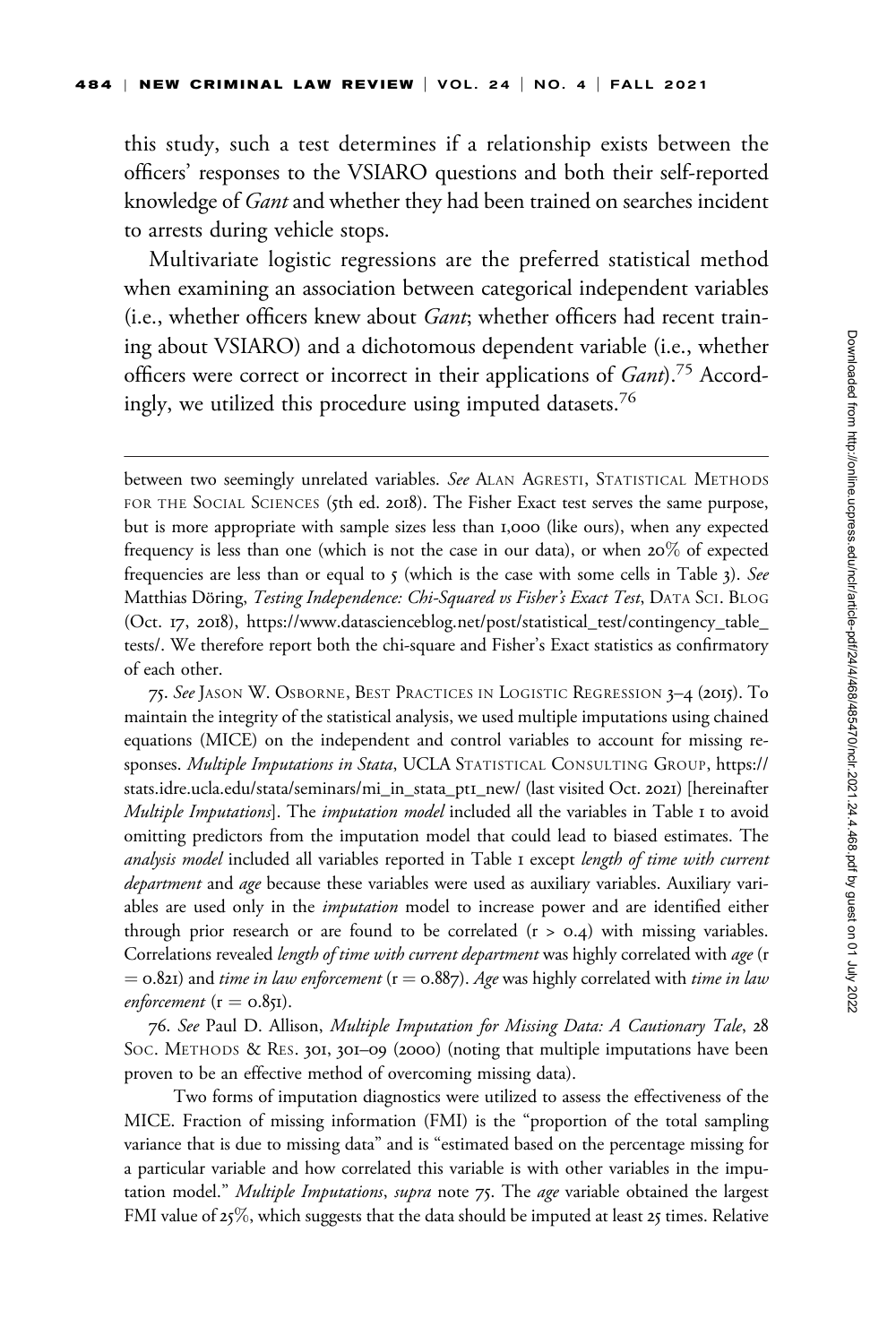### III. FINDINGS

### A. Descriptive Statistics

As Table I illustrates, most of the survey respondents were male  $(92\%)$ , White (79%), and had earned some type of college degree (55%).<sup>77</sup> Their ages ranged from 23 to 60, with an average age of 33 and a standard deviation of 8.6 years. The majority of the participants (58%) identified as being employed generally within the law enforcement profession for five years or fewer. Approximately 90 percent reported conducting between one and five searches per week incident to purportedly lawful arrests. Finally, 77 percent of the sample answered that they had received training in the previous twelve months on the legality of vehicle searches.

Table 2 presents the responses of the participants to the three search scenarios. The first scenario, based on the old *Belton* rule, shows that forty respondents (33%) correctly indicated that such a search was impermissible by either strongly disagreeing ( $n = 9, 7.38\%$ ) or disagreeing ( $n = 31$ ,  $25.41\%$ ) with the statement. This left the overwhelming majority of respondents ( $n = 82, 67.21\%$ ) answering that the search was justified despite the *Belton* approach no longer being good law. A slight majority of respondents ( $n = 66$ , 53%) displayed proper knowledge of *Gant* by agreeing ( $n =$ 49, 39.52%) or strongly agreeing ( $n = 17$ , 13.71%) that the search cannot lawfully proceed unless the safety of the officers was compromised. Finally, the majority of respondents of the sample ( $n = 78$ , 61%) correctly analyzed the evidence prong of *Gant* by agreeing ( $n = 55$ , 42.97%) or strongly agreeing ( $n = 23$ , 17.97%) that the search would not be legally justified absent the evidence-gathering purpose in the scenario.

## B. Bivariate Analyses

As Table 3 illustrates, among the 107 police officers who reported having knowledge of the *Gant* ruling, only one-third ( $n = 36$ ,  $31.30\%$ ) correctly answered the Belton question by disagreeing or strongly disagreeing that the search would be justified without any additional factors. Conversely,

efficiency (RE) is "an estimate of the efficiency relative to performing an infinite number of imputations." Id. The estimate for each variable was .99. Altogether, the FMI and RE estimates suggest that the dataset was sufficiently imputed at thirty imputations ( $m = 30$ ) and any further imputations would provide minimal value. Id.

<sup>77.</sup> This includes associate degree, bachelor's degree, and master's degree or higher.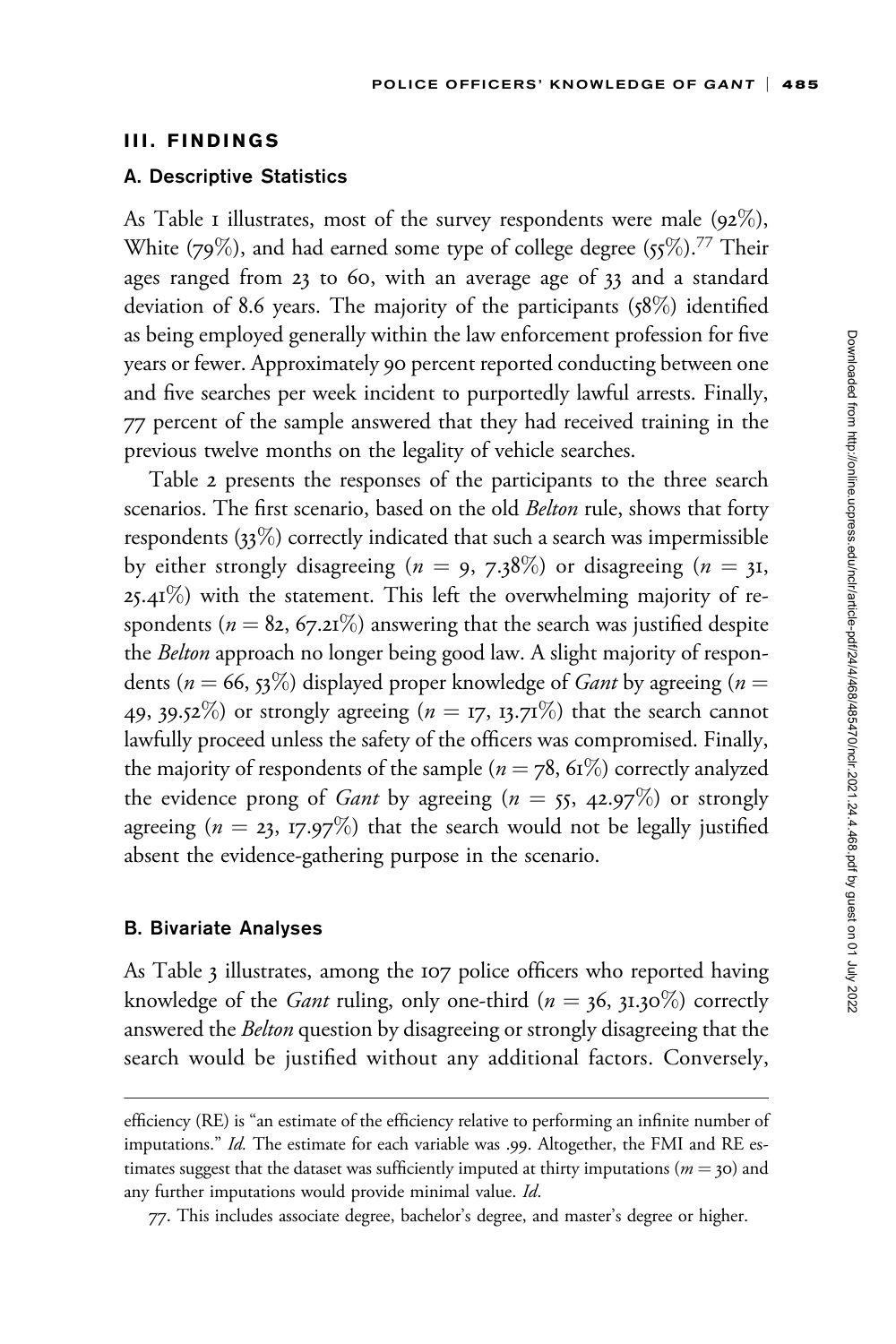| Table 2. Application of Gant <sup>78</sup> |  |
|--------------------------------------------|--|
|--------------------------------------------|--|

| <b>VSIARO situation/scenario</b>                                                                                                                                                                                                                                                  | <b>Frequencies</b>     |                         |                          |                      |  |  |
|-----------------------------------------------------------------------------------------------------------------------------------------------------------------------------------------------------------------------------------------------------------------------------------|------------------------|-------------------------|--------------------------|----------------------|--|--|
| Belton search ( $n = 122$ )                                                                                                                                                                                                                                                       |                        | Correct                 |                          | Incorrect            |  |  |
| Officer indicates agreement or<br>disagreement with the legality of<br>searching a vehicle's passenger                                                                                                                                                                            |                        | application<br>40 (33%) | application<br>82 (67%)  |                      |  |  |
| compartment, as well as any open or<br>closed containers in that part of the                                                                                                                                                                                                      | Strongly<br>disagree   | Disagree                | Agree                    | Strongly<br>agree    |  |  |
| vehicle, incident to the arrest of a recent<br>occupant.                                                                                                                                                                                                                          | 9<br>$(7.38\%)$        | 31<br>$(25.41\%)$       | 52<br>$(42.62\%)$        | 30<br>(24.59%)       |  |  |
| Gant safety search ( $n = 124$ )<br>Officer indicates agreement or                                                                                                                                                                                                                |                        | Correct<br>application  | Incorrect<br>application |                      |  |  |
| disagreement with the legality of<br>searching a vehicle's passenger<br>compartment incident to the arrest of<br>a recent occupant of that vehicle if the<br>arrestee has not been secured and<br>remains within reaching distance of the<br>passenger compartment.               |                        | 66 (53%)                | 58 (47%)                 |                      |  |  |
|                                                                                                                                                                                                                                                                                   | Strongly<br>agree      | Agree                   | Disagree                 | Strongly<br>disagree |  |  |
|                                                                                                                                                                                                                                                                                   | 17<br>$(13.71\%)$      | 49<br>$(39.52\%)$       | 45<br>(36.29%)           | 13<br>$(10.48\%)$    |  |  |
| Gant evidence search ( $n = 128$ )<br>Officer indicates agreement or                                                                                                                                                                                                              | Correct<br>application |                         | Incorrect<br>application |                      |  |  |
| disagreement with the legality of<br>searching a vehicle's passenger<br>compartment incident to the arrest of<br>a recent occupant of that vehicle if the<br>officer has a reasonable belief that<br>evidence relevant to the crime of arrest<br>may be found within the vehicle. |                        | 78 (61%)                |                          | 50 (39%)             |  |  |
|                                                                                                                                                                                                                                                                                   | Strongly<br>agree      | Agree                   | Disagree                 | Strongly<br>disagree |  |  |
|                                                                                                                                                                                                                                                                                   | 23<br>(17.97%)         | 55<br>(42.97%)          | 39<br>(30.47%)           | 11<br>$(8.59\%)$     |  |  |

two-thirds of the officers who had been trained about *Gant* ( $n = 71$ ,  $61.74\%$ ) nonetheless indicated mistaken agreement with the *Belton* rule. Although this finding is important, neither the chi-square tests nor the Fisher Exact tests produced statistically significant results. In other words, although there is notable disparity between officers' self-reported

<sup>78.</sup> Minor variations in the totals reported in Tables 2, 3, and 4 are a function of listwise deletion of missing values. For example, the first part of Table 3 examines officer knowledge in *Belton* and the two prongs of *Gant*. The software calculates responses only for those who answered all of the relevant questions, thereby reducing the total number of observations, which ranged from 122 to 128 (Table 2) to 114 to 121 (Tables 3 and 4).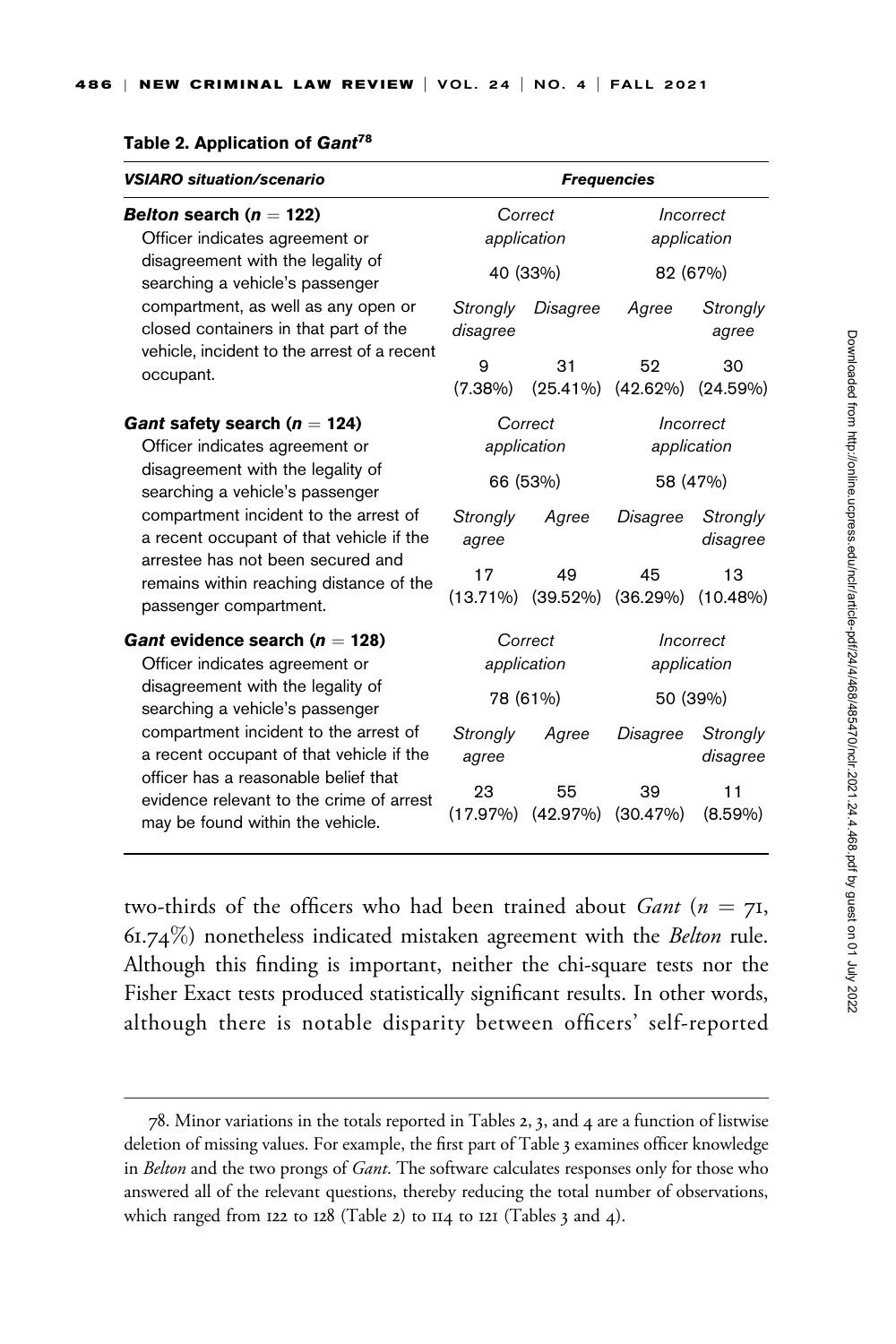|                          | Knowledge No knowledge<br>of Gant<br>of Gant |                              | <b>Row</b><br>totals | <b>Statistics</b> |                        |       |  |
|--------------------------|----------------------------------------------|------------------------------|----------------------|-------------------|------------------------|-------|--|
| <b>Variable</b>          | n<br>(0/0)                                   | n.<br>(0/0)                  | n.<br>(0/0)          | $\chi^2_{(1)}$    | Cramer's Fisher's<br>V | Exact |  |
| <b>Belton rule</b>       |                                              |                              |                      | 0.05              | .021                   | 1.000 |  |
| Correct application      | 36<br>$(31.30\%)$                            | 3<br>$(2.61\%)$              | 39<br>$(33.91\%)$    |                   |                        |       |  |
| Incorrect<br>application | 71<br>(61.74%)                               | 5<br>$(4.35\%)$              | 76<br>$(66.09\%)$    |                   |                        |       |  |
| Column totals            | 107<br>$(93.04\%)$                           | 8<br>$(6.96\%)$              | 115<br>$(100\%)$     |                   |                        |       |  |
| <b>Gant safety prong</b> |                                              |                              |                      | 2.40              | .143                   | .170  |  |
| Correct application      | 55<br>$(47.01\%)$                            | 7<br>$(5.98\%)$              | 62<br>$(52.99\%)$    |                   |                        |       |  |
| Incorrect<br>application | 53<br>$(45.30\%)$                            | $\overline{2}$<br>$(1.71\%)$ | 55<br>$(47.01\%)$    |                   |                        |       |  |
| Column totals            | 108<br>$(92.31\%)$                           | 9<br>$(7.69\%)$              | 117<br>$(100\%)$     |                   |                        |       |  |
| Gant evidence prong      |                                              |                              |                      | 0.69              | .076                   | .482  |  |
| Correct application      | 68<br>$(56.20\%)$                            | 6<br>$(4.96\%)$              | 74<br>(61.16%)       |                   |                        |       |  |
| Incorrect<br>application | 45<br>(37.19%)                               | $\mathbf{2}$<br>$(1.65\%)$   | 47<br>$(38.84\%)$    |                   |                        |       |  |
| Column totals            | 113<br>$(93.39\%)$                           | 8<br>$(6.61\%)$              | 121<br>$(100\%)$     |                   |                        |       |  |

| Table 3. Relationship between Self-Reported Knowledge of Gant and Correct |  |  |
|---------------------------------------------------------------------------|--|--|
| <b>Application of It</b>                                                  |  |  |

knowledge of Gant and their ability to answer the Belton question correctly, the differences may be due to chance.

Similarly, the chi-square tests did not reveal statistically significant differences for either the safety or the evidence preservation situation. Roughly half of the officers who had been taught the *Gant* ruling ( $n =$ 55, 47.01%) answered the question correctly regarding the case's safety prong. This is disconcerting because nearly the same percentage of officers  $(n = 53, 45.30\%)$  did not correctly apply their training or education about this prong of the *Gant* case. Officers fared slightly better with regard to applying their knowledge of *Gant* correctly ( $n = 68$ , 56.20%) with regard to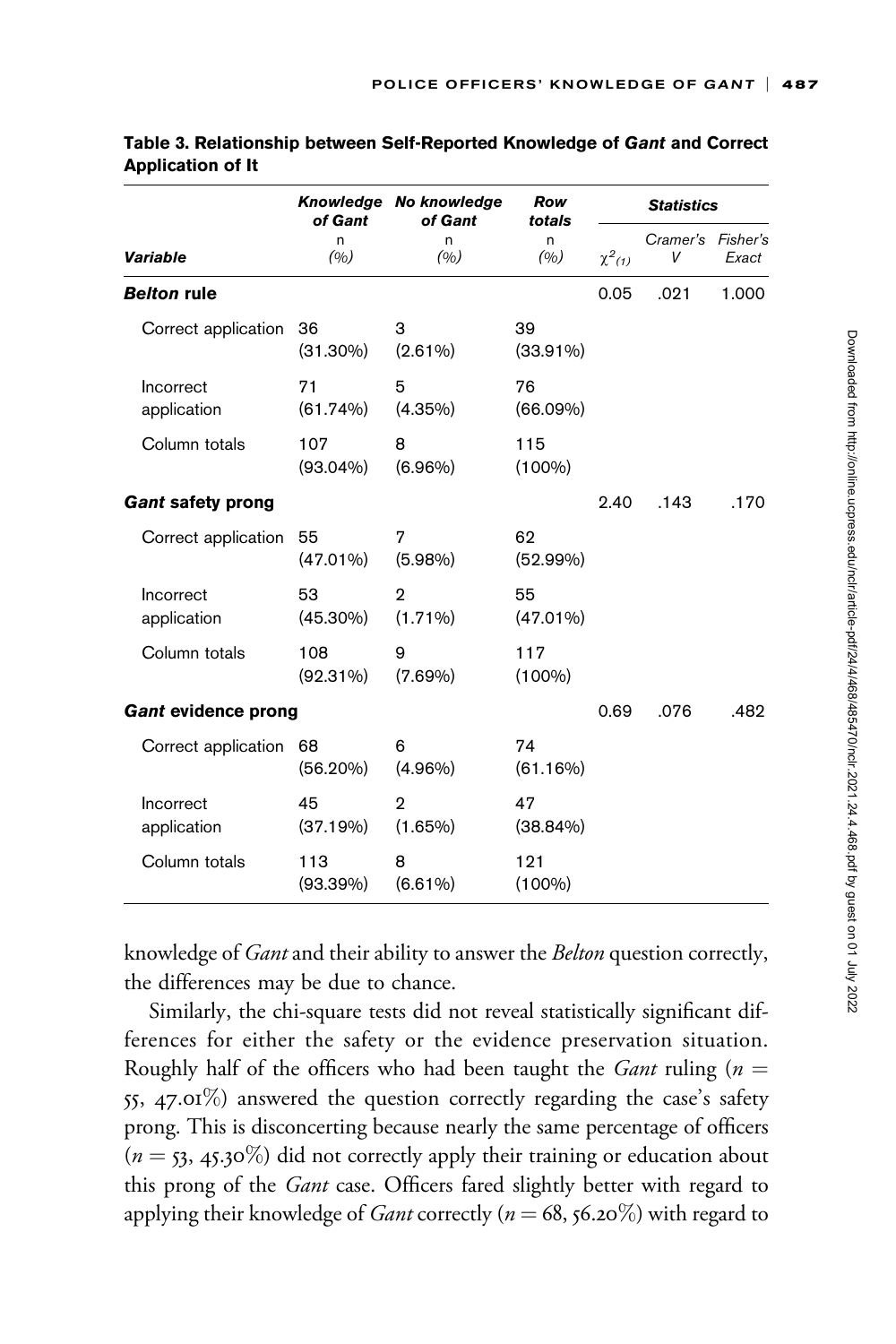|                          | <b>Training on</b><br>vehicle stops and<br>searches | No training on<br>vehicle stops<br>and searches | Row<br>totals     |             | <b>Statistics</b>      |         |
|--------------------------|-----------------------------------------------------|-------------------------------------------------|-------------------|-------------|------------------------|---------|
| <b>Variable</b>          | n<br>(0/0)                                          | n<br>(0/0)                                      | n.<br>(0/0)       | $\chi^2(1)$ | Cramer's Fisher's<br>V | Exact   |
| <b>Belton rule</b>       |                                                     |                                                 |                   | 0.59        | .072                   | .492    |
| Correct<br>application   | 27 (23.68%)                                         | 11<br>$(9.65\%)$                                | 38<br>$(33.33\%)$ |             |                        |         |
| Incorrect<br>application | 59<br>(51.75%)                                      | 17<br>$(14.91\%)$                               | 76<br>(66.67%)    |             |                        |         |
| Column<br>totals         | 86<br>$(75.44\%)$                                   | 28<br>$(24.56\%)$                               | 114<br>$(100\%)$  |             |                        |         |
| <b>Gant safety prong</b> |                                                     |                                                 |                   | 0.05        | .021                   | .820    |
| Correct<br>application   | 46<br>$(38.98\%)$                                   | 15<br>$(12.71\%)$                               | 61<br>(51.69%)    |             |                        |         |
| Incorrect<br>application | 44<br>(37.29%)                                      | 13<br>$(11.02\%)$                               | 57<br>$(48.31\%)$ |             |                        |         |
| Column<br>totals         | 90<br>(76.27%)                                      | 28<br>(23.73%)                                  | 118<br>$(100\%)$  |             |                        |         |
| Gant evidence prong      |                                                     |                                                 |                   | $4.60*$     | .197                   | $.050*$ |
| Correct<br>application   | 48<br>$(40.34\%)$                                   | 22<br>$(18.49\%)$                               | 70<br>$(58.82\%)$ |             |                        |         |
| Incorrect<br>application | 42<br>(35.29%)                                      | 7<br>$(5.88\%)$                                 | 49<br>(41.18%)    |             |                        |         |
| Column<br>totals         | 90<br>(75.63%)                                      | 29<br>(24.37%)                                  | 119<br>$(100\%)$  |             |                        |         |

Table 4. Relationship between Departmental Training on Vehicle Searches Incident to Arrests of Recent Occupants and Correct Application of Gant

 $*_{p}$  < .05

the evidence preservation rationale, whereas the remainder could not do so correctly ( $n = 45$ , 37.19%). Although this did not reach statistical significance, substantively this could mean those who had been taught Gant were nonetheless missing an opportunity to conduct a constitutionally permissible vehicle search under either the safety prong or the evidence prong of the case's holding.

As Table 4 demonstrates, among the roughly three-quarters of police officers who reported their department had offered training on the legality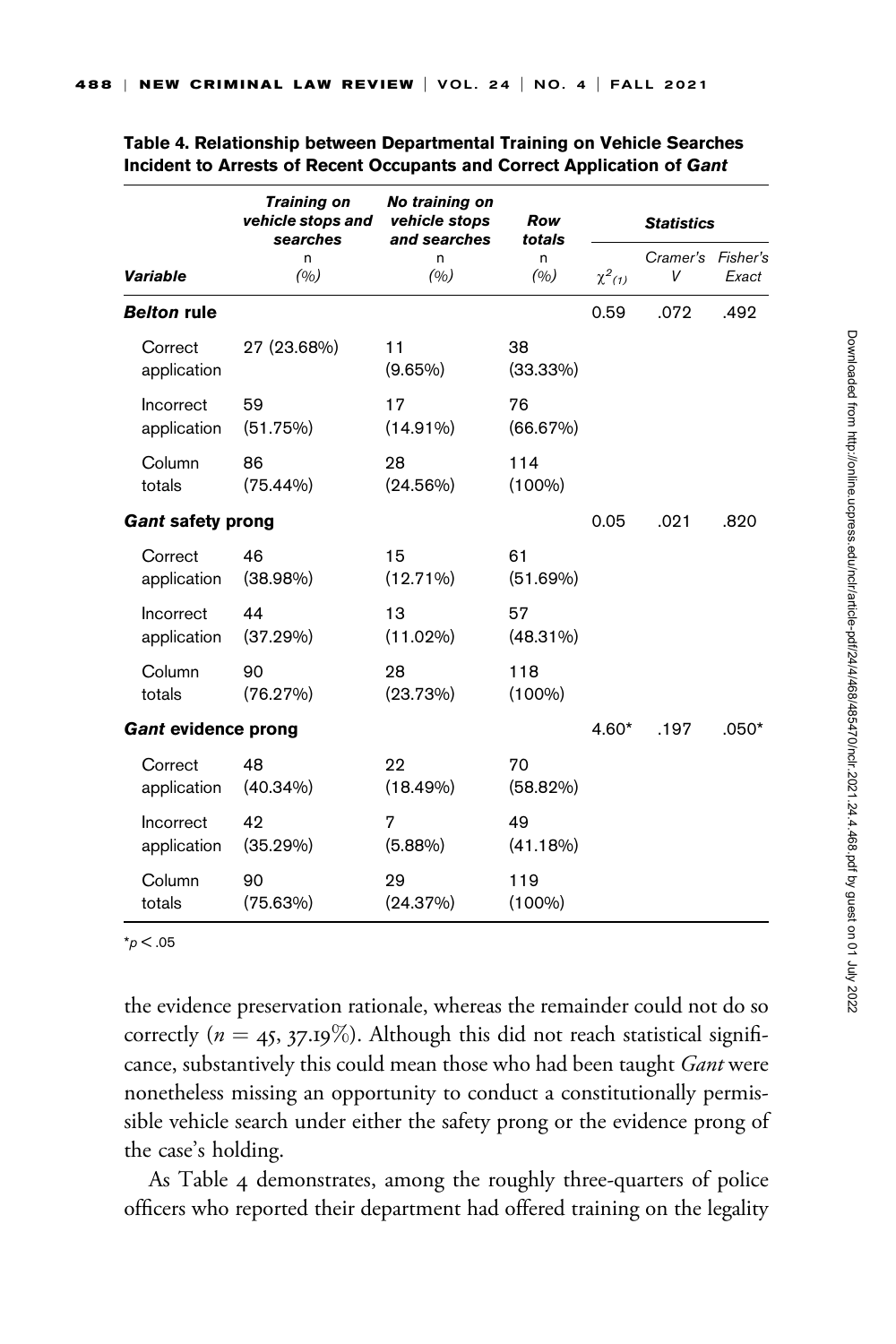of stops within the previous twelve months, nearly one-quarter ( $n = 27$ , 23.68%) correctly rejected the application of *Belton*. But more than half  $(n$  $=$  59, 51.75%) continued to make mistakes about *Belton*'s broad permission to conduct VSIAROs. Similarly, roughly one-third of officers who reported recent training on vehicle searches correctly applied *Gant's* safety prong (n  $=$  46, 38.98%) and evidence prong ( $n = 48$ , 40.34%), with a sizeable balance of officers ( $n = 44$ , 37.29% and  $n = 42$ , 35.29%, respectively) still incorrectly applying Gant.

Notably, chi-square results yielded significant disparities between department training and the ability to apply *Gant's* evidence preservation prong correctly  $(\chi^2_{(II9, I)} = 4.60, p < .05)$ , although the strength of the association was low  $(V = .197)$ . In other words, recent departmental training was somewhat related to officers' decision-making with regard to conducting vehicle searches incident to arrest in order to look for evidence related to the arrest of the vehicle occupant. This statistically significant, albeit relatively weak difference prompted us to conduct further analysis using logistic regression to examine the relationship between officers' training on vehicle searches and their ability to apply Gant correctly.

#### C. Multivariate Analyses

Consistent with the chi-square and Fisher Exact analyses, the multivariate logistic regressions presented in Table 5 revealed no significant relationships between recent department training and officer understanding of VSIAROs under Belton (Model 1) or under the safety prong of Gant (Model 2). However, the logistic regression on Gant's evidence prong (Model 3) produced statistically significant results ( $\beta = -1.039, p < .05$ ), but in the wrong direction. The negative beta weight indicates that police officers who had undergone training on vehicle searches within the previous twelve months were less likely to correctly apply Gant's evidence prong than officers who did not receive such training within the year prior to completing the survey. In particular, the officers who engaged in the training exhibited a 68 percent decreased odds (OR = 0.321)<sup>79</sup> of applying Gant's evidence prong correctly.

<sup>79.</sup> "OR" stands for odds ratio, which "represents the odds that an outcome will occur given a particular exposure, compared to the odds of the outcome occurring in the absence of that exposure." Magdalena Szumilas, Explaining Odds Ratios, 19 J. CAN. ACAD. CHILD & ADOLESCENT PSYCHIATRY 227, 227, (2010).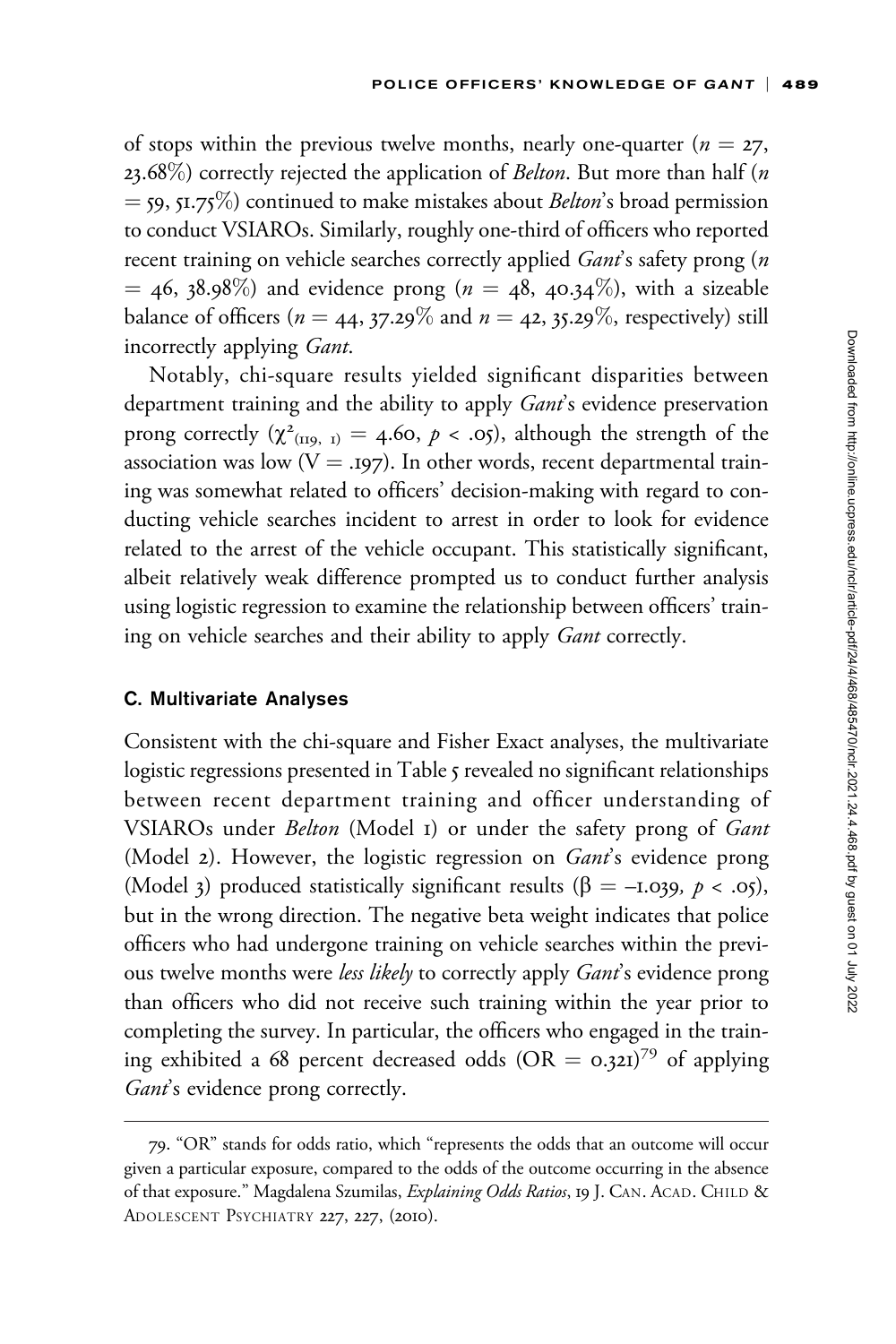|                                                            |             | <b>Model 1</b><br>(Belton) |                |                                                     | <b>Model 2</b><br>(Gant safety) |                | <b>Model 3</b><br>(Gant evidence) |             |                |
|------------------------------------------------------------|-------------|----------------------------|----------------|-----------------------------------------------------|---------------------------------|----------------|-----------------------------------|-------------|----------------|
| <b>Variable</b>                                            | β           | S.E.                       | Odds<br>ratios | β                                                   | S.E.                            | Odds<br>ratios | β                                 | S.E.        | Odds<br>ratios |
| Department<br>training<br>$(0 = No)$                       |             |                            |                | $-0.270$ 0.466 0.764 $-0.186$ 0.460                 |                                 |                | $0.830 -1.136$ * 0.509 0.321      |             |                |
| Knowledge<br>$(0 = No)$                                    |             |                            |                | $0.078$ 0.771 1.081 -1.284 0.846 0.277 -0.856       |                                 |                |                                   | 0.893 0.425 |                |
| Gender<br>$(0 =$ Female)                                   |             |                            |                | $-0.235$ 0.785 0.791 $-0.657$ 0.792 0.518 $-0.024$  |                                 |                |                                   | 0.787 0.977 |                |
| Race/<br>Ethnicity<br>$(0 = \text{Non}$<br>White)          | 0.345 0.561 |                            | 1.415          |                                                     | 0.162 0.509                     | 1.176          | 0.632                             | 0.519       | 1.883          |
| Education<br>$(0 = High)$<br>school)                       | 0.321       |                            |                | $0.400$ 1.378 $-0.119$ 0.375                        |                                 | 0.887          | $-0.019$                          | 0.388 0.981 |                |
| Length of<br>Time in Law<br>Enforcement<br>$(0 < 6$ years) |             |                            |                | $0.285$ $0.415$ 1.330 $-0.132$ 0.393 0.876 $-0.635$ |                                 |                |                                   | 0.410 0.530 |                |

Table 5. Multivariate Logistic Regression on Departmental Training on Vehicle Searches Incident to Arrests of Recent Occupants and Correct Application of **Gant** 

(continued)

Probability means the risk of an event happening divided by the total number of people at risk of having that event. I will use the example in a recent JAMA article. In a deck of 52 cards, there are 13 spades. So, the risk (or probability) of drawing a card randomly from the deck and getting spades is  $13/52 = 0.25 = 25\%$ . The numerator is the number of spades, and the denominator is the total number of cards.

Odds seems less intuitive. It is the ratio of the probability a thing will happen over the probability it won't. In the spades example, the probability of drawing a spade is 0.25. The probability of not drawing a spade is  $I=0.25$ . So the odds is 0.25/0.75 or 1:3 (or 0.33 or  $I/3$ ) pronounced 1 to 3 odds).

Clay Smith, Idiot's Guide to Odds Ratios, JOURNAL FEED (Dec. 8, 2018), [https://journalfeed.](https://journalfeed.org/article-a-day/2018/idiots-guide-to-odds-ratios) org/article-a-day/2018[/idiots-guide-to-odds-ratios.](https://journalfeed.org/article-a-day/2018/idiots-guide-to-odds-ratios) Put differently, and using the context of the present study, "[o]dds ratios are used to compare the relative odds of the occurrence of the outcome of interest" (e.g., whether an officer correctly applied Gant's evidence) "given exposure to the variable of interest" (e.g., departmental training within the prior twelve month period). Szumilas, supra, at 227.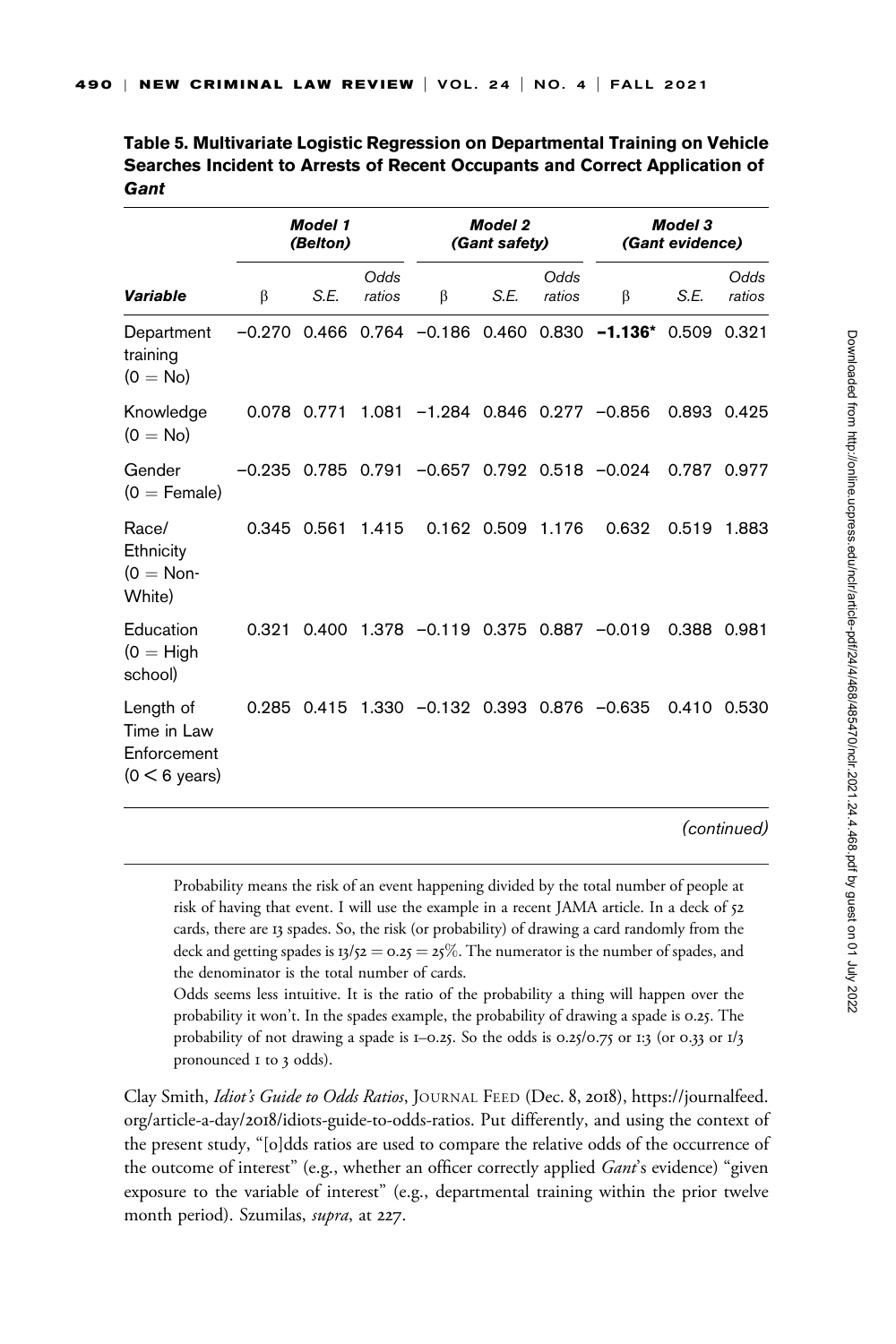|                                 |          | <b>Model 1</b><br>(Belton) |                |                                             | <b>Model 2</b><br>(Gant safety) |                |       | <b>Model 3</b><br><i>(Gant evidence)</i> |                |  |
|---------------------------------|----------|----------------------------|----------------|---------------------------------------------|---------------------------------|----------------|-------|------------------------------------------|----------------|--|
| Variable                        | β        | S.E.                       | Odds<br>ratios | β                                           | S.E.                            | Odds<br>ratios | β     | S.E.                                     | Odds<br>ratios |  |
| Searches<br>per week<br>(0 < 6) | 0.235    |                            |                | $0.679$ 1.266 $-0.184$ 0.686 0.832 $-0.139$ |                                 |                |       | 0.666                                    | 0.870          |  |
| Constant                        | $-0.949$ | 1.137                      | 0.387          | 2.047                                       | 1.215 7.745                     |                | 1.876 | 1.947                                    | 6.530          |  |
| Observations                    | 119      |                            |                | 122                                         |                                 |                | 123   |                                          |                |  |
| $*$ $p < .05$                   |          |                            |                |                                             |                                 |                |       |                                          |                |  |

|  |  | TABLE 5. (continued) |
|--|--|----------------------|
|--|--|----------------------|

IV. DISCUSSION

## A. Implications of the Results

The overwhelming majority of police officers who participated in this study indicated they had personal knowledge of  $(93\%)$  or recent training on (77%) Arizona v. Gant.<sup>80</sup> Yet, when probed regarding the constitutionality of VSIAROs, many officers' understanding of Gant's implications for police practice left much to be desired. Roughly half of the respondents indicated it was permissible to apply Belton's outdated framework for VSIAROs. This finding is particularly problematic when combined with the fact that the overwhelming majority  $(90\%)$  of officers conduct vehicle searches between one and five times each week.

Similarly troubling are the results that approximately one-third of the officers indicated inaccurate assessments of how *Gant*'s distinct prongs for officer safety and evidence preservation govern VSIAROs. This potentially means that a sizeable portion of officers are either violating the Fourth Amendment or, alternatively, are unnecessarily compromising officer safety or evidence gathering. These findings are even more troublesome when considered in the context that the *Gant* decision was approaching its ten-year anniversary when the surveys were originally distributed.

The findings pertaining to potentially missed opportunities to search vehicles in a manner sanctioned by *Gant* might highlight the fear of the

<sup>80.</sup> Gant, 556 U.S. 332, 343 (2009).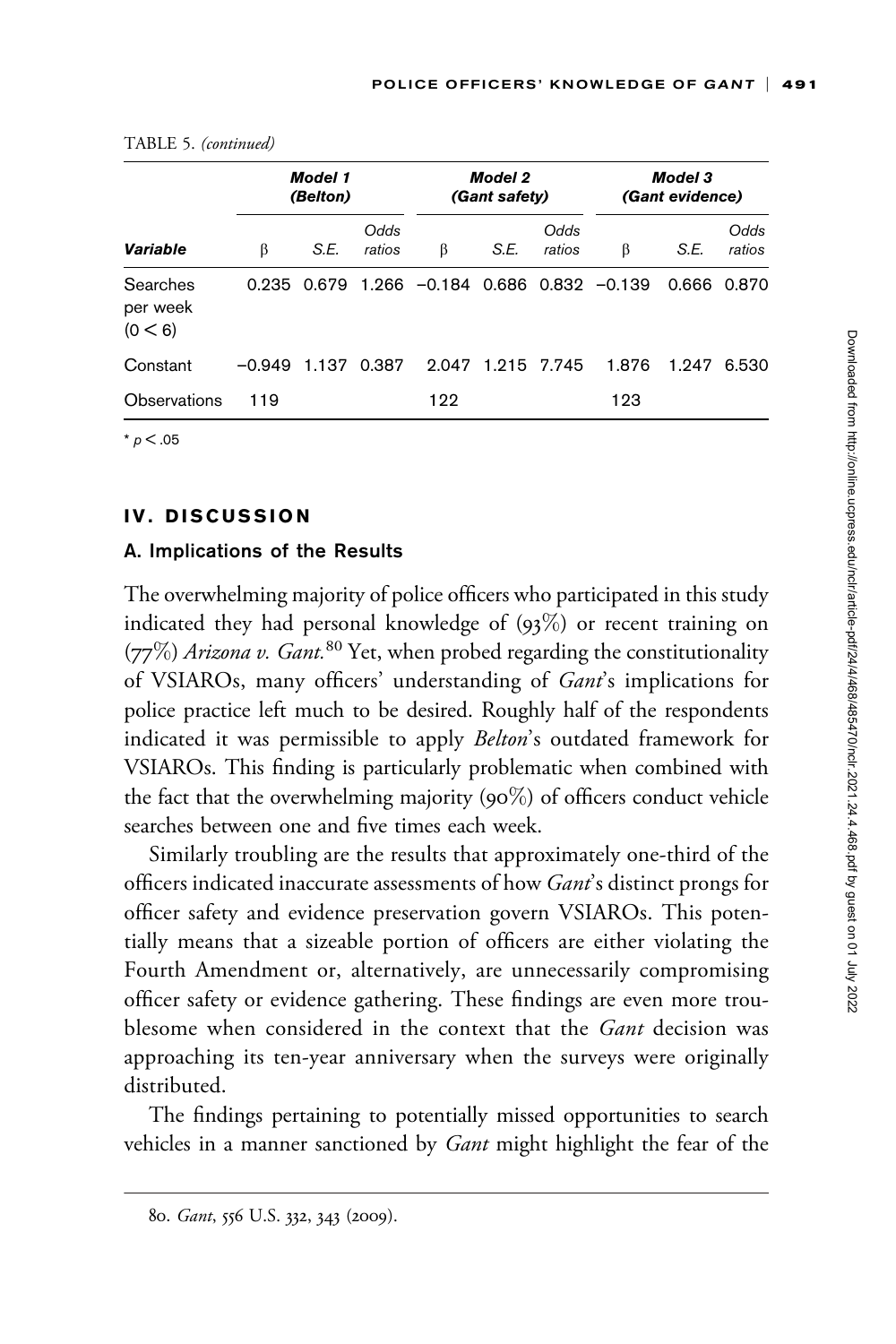exclusionary rule. Echoing Orfield's original findings from the late 1980s, officers may be fearful that evidence they retrieve may be subject to exclusion from trial.<sup>81</sup> In other words, the complexities of a case like *Gant* that fails to provide "bright line" guidance to officers may have a chilling effect whereby officers become more hesitant to conduct searches. Confused or unsure officers may simply play it safe by not conducing searches. It is difficult to speculate further given the data constraints and limitations. Future research should examine this more closely either with more advanced research designs or by taking a mixed-methods approach to help contextualize the answers.

There is one other possible explanation for these types of findings: circumvention. As previously explained, scholars warned that Gant could produce a spike in inventory searches as police officers might be confused by the *Gant* criterion.<sup>82</sup> Police officers may be defaulting to this type of search to avoid having to engage in the analysis required by Gant. If this is true, then this has two negative effects. First, it produces officers who do not adequately understand the law. If officers do not understand the law, then it stands to reason it would be difficult for them to apply the law correctly and impartially, as evidenced by the number of officers erroneously applying the old *Belton* rule in the present study. Second, this creates opportunities for abuse from savvy officers realizing there are no consequences from skipping *Gant* and diving straight into another warrant exception to search the vehicle. For example, officers wanting to search the vehicle yet constitutionally unable to because it does not meet the Gant analysis could still search the vehicle through one of the exceptions (e.g., inventory exception; *Carroll* doctrine; etc.). This potential for circumvention highlights a key problem with the *Gant* decision. In order to remedy these issues, the Court will need to decide how Gant is intended to interact with these various exceptions, especially inventory searches.<sup>83</sup> Otherwise, Gant will remain an ideal that is neither adhered to nor learned, rendering it ineffective.

The results also suggest that something may be amiss in police training. Police officers who received training on vehicle searches within the twelve months prior to completing the survey were *less likely* to conduct a search

<sup>81.</sup> Orfield, supra note 58, at 1027–29.

<sup>82.</sup> Smith & Hester, supra note 43, at 276–78.

<sup>83.</sup> Grubman, supra note 11, at 162.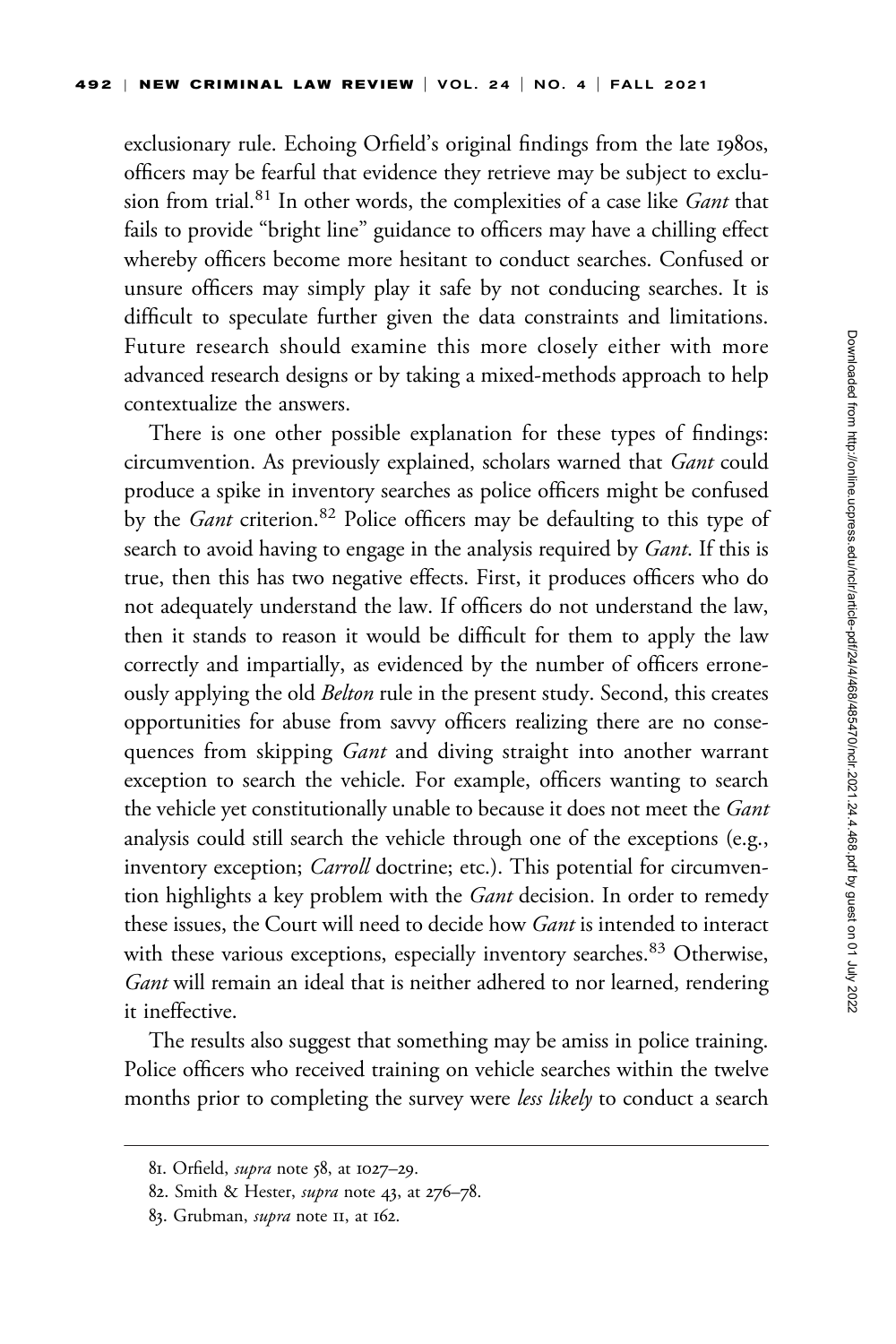correctly under the Gant's evidence prong. Put differently, training seems to have backfired in terms of improving officers' ability to recognize and correctly apply *Gant* to search vehicles for evidence related to the crime of arrest. A potential explanation for this finding could be the quality of the training and education officers receive.

Unfortunately, there is a dearth of research on police training protocols and the effects of this training.<sup>84</sup> Indeed, as Skogan and colleagues keenly stated, "We know virtually nothing about the short- or long-term effects associated with police training of any type."85 Early work in this area by researchers Bradford and Pynes concluded that less than 3 percent of the curricula within the police academy was devoted to decision-making processes and application of the law, whereas more than 90 percent focused on defensive tactics and reactive exercises.<sup>86</sup> More recent data indicates that training in the law continues to constitute a comparatively low proportion of police academy training in comparison to operations, defense tactics, and self-improvement.<sup>87</sup>

More recently, Chappell examined the effectiveness of community policing training in the academy and whether this type of training led to more favorable results compared to traditional methods.<sup>88</sup> Officers who

[T]he most required training hours were in the area of operations (more than 200 hours per recruit). Major topics covered in operations training included patrol procedures (52 hours), investigations (42 hours), emergency vehicle operations (38 hours), and report writing (25 hours). ... An average of 168 hours per recruit were required for training on weapons, defensive tactics, and the use of force. Recruits spent most of this time on firearms (71 hours) and self-defense (60 hours) training. Recruits also spent an average of 21 hours on the use of force, which may have included training on agency policies, de-escalation tactics, and crisis intervention strategies. Recruits were typically also required to take training classes in self-improvement (89 hours per recruit) and legal education (86 hours). On average, more than half of self-improvement training hours were related to health and fitness (49 hours). A majority of the legal training focused on criminal and constitutional law (53 hours) and traffic law (23 hours).

#### Id. at  $5$ .

88. Allison T. Chappell, Police Academy Training: Comparing Across Curricula, 31 POLICING: INT'L J. POLICE STRATEGIES & MGMT. 36 (2008).

<sup>84.</sup> Wesley G. Skogan, Maarten Van Craen, & Cari Hennessy, Training Police for Procedural Justice, II J. EXPERIMENTAL CRIMINOLOGY 319, 319-34 (2015).

<sup>85.</sup> Id. at 320.

<sup>86.</sup> David Bradford & Joan E. Pynes, Police Academy Training: Why Hasn't It Kept Up with Practice?, 2 POLICE Q. 283 (1999).

<sup>87.</sup> BRIAN A. REAVES, U.D. DEP'T OF JUST., STATE AND LOCAL LAW ENFORCEMENT TRAINING, 2013 (2016), [https://www.bjs.gov/content/pub/pdf/slleta](https://www.bjs.gov/content/pub/pdf/slleta13.pdf)13.pdf.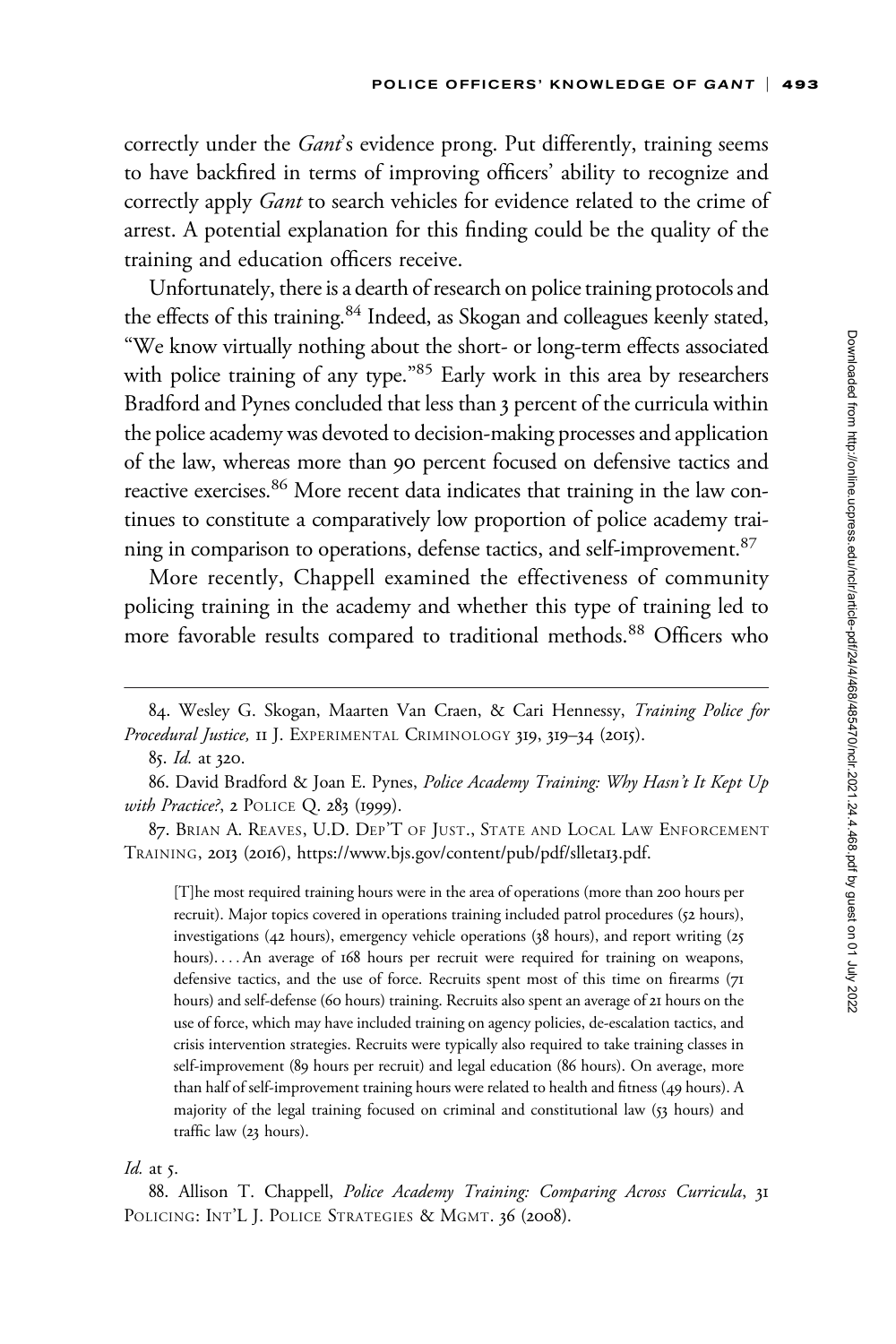received community-oriented training did not differ significantly from the comparison group, suggesting that the training had little effect.<sup>89</sup> Chappell concluded that police culture may act as a barrier and hamper the success of new training initiatives.<sup>90</sup> Research by Skogan and colleagues found procedural justice training had successful effects on both the short- and longterm behavior, but there was an important caveat.<sup>91</sup> They explained a fundamental component in the success of the training program rests on organizational support, specifically first-line supervisors who are in direct contact with their line officers.<sup>92</sup>

Of course, these researchers were discussing the effects of procedural justice training on police behavior; however, it stands to reason that this could apply to all types of training programs, especially given the complexity and nuanced nature of the law. Perhaps, police officers are simply going through the motions to ensure they do not receive any type of repercussions from their superiors, by attending these types of workshops without fully investing the time or energy into understanding the law. Conversely, this could be an issue at the departmental level where the leadership responsible for this type of training regime is not investing the necessary resources and pedagogical skills to effectively train their officers in understanding the nuances between Belton and Gant. Future research will need to investigate this phenomenon more methodically in order to further parse out the details.

### B. Limitations

As is the case with any research, this study presents with some limitations. First, and most notably, this study's independent measures were an important limiting factor. Specifically, the wording to probe the knowledge base of *Gant* among police officers proved to be an issue. Simply asking officers if they have been taught or heard of this particular case proved to be insufficient as it did not adequately ascertain the degree of their knowledge.

<sup>89.</sup> However, officers who engaged in the community-oriented policing training were substantially "more empathetic and educated" compared to the officers who were trained under the traditional methods. *Id.* at 51.

<sup>90.</sup> Id. at 52.

<sup>91.</sup> Skogan et al., *supra* note 84, at 332–33.

<sup>92.</sup> Id. at 333; see also Stephen D. Mastrofski & R. Richard Ritti, Police Training and the Effects of Organization on Drunk Driving Enforcement, 13 JUST. Q. 291, 315–17 (1996).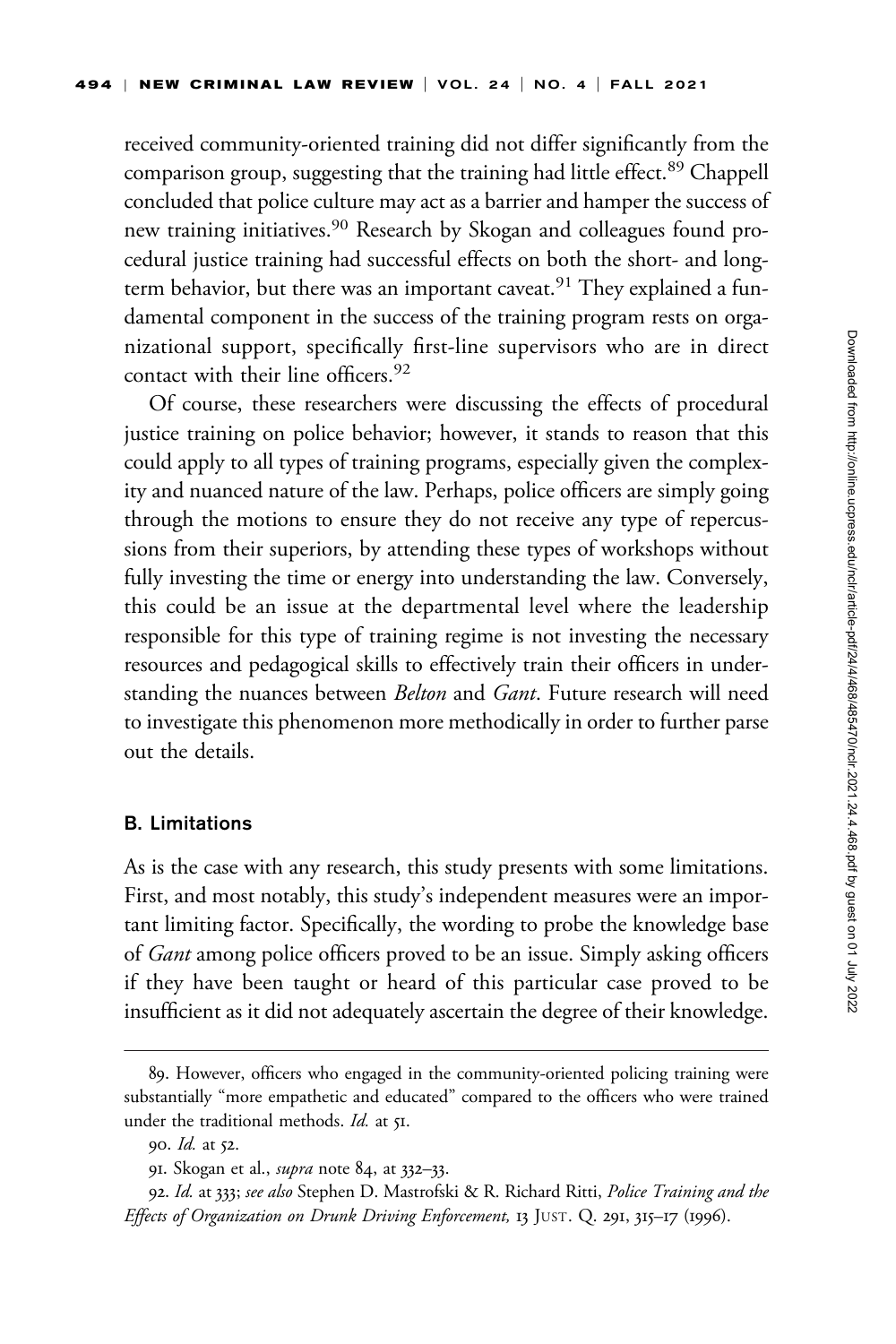This was an important limitation as the vast majority  $(93\%)$  admitted to having been taught or heard of the case, which left a small subset of the sample for comparison. Future research can alleviate this concern through the application of a pilot test on the survey questionnaire. This would allow the researchers to obtain feedback on the language of the questionnaire, as well as make sure that the questions are adequately measuring the variables of interest.

Second, although we specifically asked survey respondents about VSIAROs, it is possible that officers misinterpreted the question and answered it by applying *Carroll* and *Acevedo*, even though the question specially targeted searches of vehicles incident to arrests, not searches based on independent probable cause. Nonetheless, officers could conflate probable-cause-based searches of vehicles and containers in them with the Belton question in the survey.

Third, this study did not record the ranks of police officers. Although line officers were the targeted sample, this study included some higher ranked officers, such as sergeants. Higher ranked officers may be fundamentally different than their line officer counterparts due to their advanced training and experience.<sup>93</sup> Moreover, line officers are the police patrolling the beat and making the stops. Therefore, future research should focus strictly on a targeted sample consisting of higher ranked officers (e.g., lieutenants, captains, and chiefs).

#### CONCLUSION

It is clear that *Gant* has not made the substantive change for which scholars had hoped. Although on the surface *Gant* appears to be a boon to constitutional protections in the vehicle context, it may be less effective in realworld application. A primary culprit of this ineffectiveness is the numerous exceptions that exist in the vehicle search arena, especially inventory searches. Instead of officers relying on *Gant*, they may be circumventing the case's mandate. Clarity is needed in this space. Hopefully, future courts

<sup>93.</sup> Totten & Cobkit, Chiefs' Knowledge, supra note 10, at 283-84 (concluding that police chiefs had a fundamentally good understanding on the Gant prongs); cf. Totten, Gang, & Ozment, supra note 70, at 12, 30 (noting that the survey respondents consisted of officers with ranks spanning from patrol officer to sergeant and that a future study could target higher-ranking officers).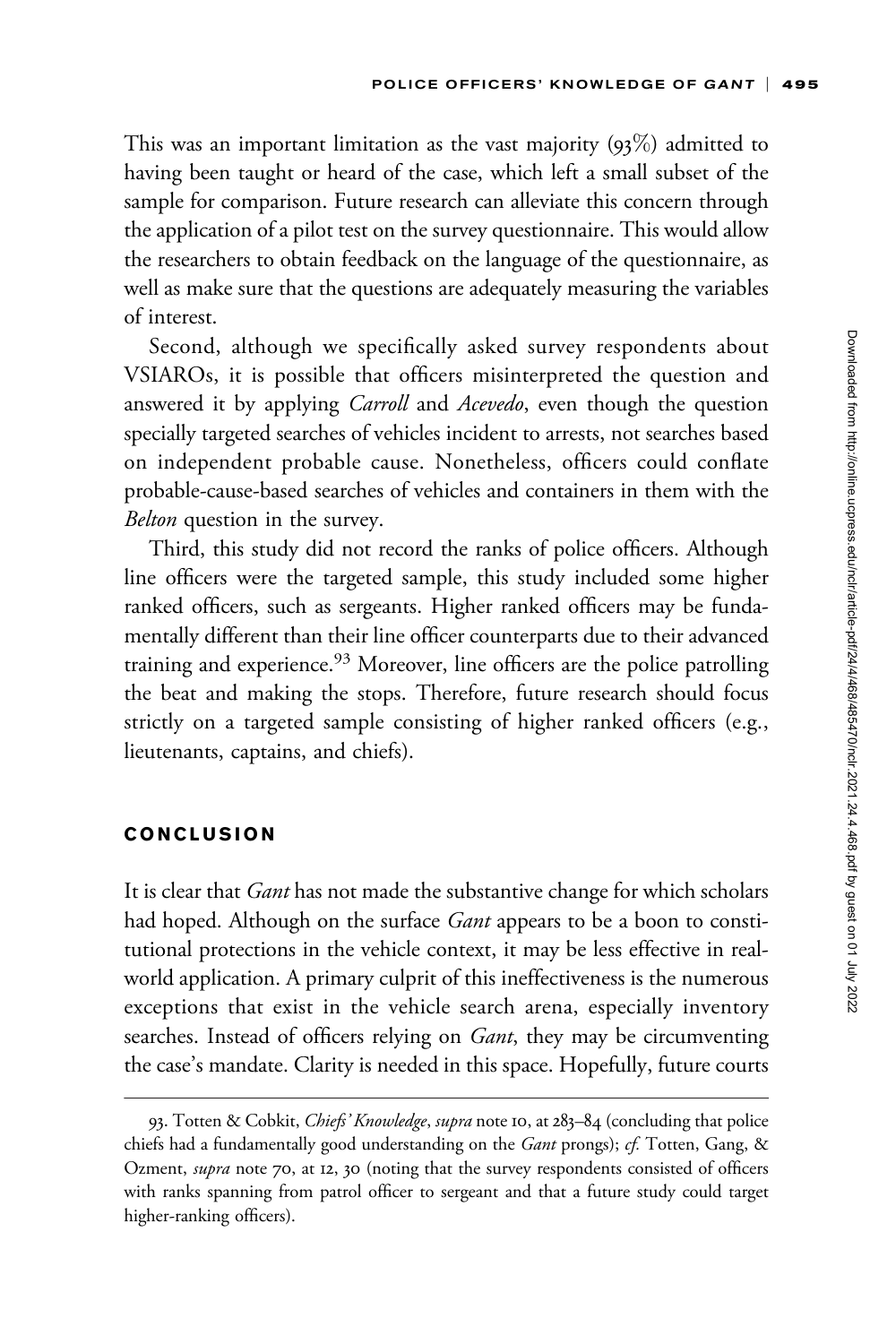will be able to decipher more clearly how officers applying *Gant* are intended to interact with these other exceptions, thereby ensuring officers have the appropriate tools and abide by constitutional norms. Of course, it may be that officers are doing nothing wrong. Nothing in any U.S. Supreme Court decisions directs police officers to consider Gant first before considering other alternatives—especially in situations when multiple potential exceptions to the warrant requirement might apply to an event. The fact that police officers might choose one straightforward exception such as the inventory exception—over others that are more difficult to apply during an arrest situation is not necessarily evidence of misconduct. Rather, it reflects problems with Fourth Amendment jurisprudence. Scholars have repeatedly criticized the U.S. Supreme Court not only for failing to protect people's privacy while driving, but also for having created a "labyrinth" of confusion for police officers and courts that undercuts effective law enforcement on roads and highways.<sup>94</sup> Even Supreme Court Justices themselves have noted the confusion caused by complexity—perhaps even inconsistency—in the law of search and seizure, generally, and in the vehicle search context in particular. Consider Justice Stevens' dissent in Acevedo:

To the extent there was any "anomaly" in our prior jurisprudence, the Court has "cured" it at the expense of creating a more serious paradox. For surely it is anomalous to prohibit a search of a briefcase while the owner is carrying it exposed on a public street yet to permit a search once the owner has placed the briefcase in the locked trunk of his car. One's privacy interest in one's luggage can certainly not be diminished by one's removing it from a public thoroughfare and placing it—out of sight—in a privately owned vehicle. Nor is the danger that evidence will escape increased if the luggage is in a car rather than on the street. In either location, if the police have probable cause, they are authorized to seize the luggage and to detain it until they obtain judicial approval for a search. Any line demarking an exception to the

<sup>94. 2</sup> W. LAFAVE, SEARCH AND SEIZURE: A TREATISE ON THE FOURTH AMENDMENT 509 (1978); Yale Kamisar, The "Automobile Search" Cases: The Court Does Little to Clarify the "Labyrinth" of Judicial Uncertainty, in 3 THE SUPREME COURT: TRENDS AND DEVELOP-MENTS 1980–1981: AN EDITED TRANSCRIPT OF THE THIRD ANNUAL SUPREME COURT REVIEW AND CONSTITUTIONAL LAW SYMPOSIUM 69 (Dorothy Opperman ed., 1982); see also, e.g., Martin R. Gardner, Searches and Seizures of Automobiles and Their Contents: Fourth Amendment Considerations in a Post-Ross World, 62 NEB. L. REV. 1 (1983); Barry Latzer, Searching Cars and Their Contents: United States v. Ross, 18 CRIM. L. BULL. 381 (1982) (criticizing jurisprudential inconsistencies in the vehicle search context).